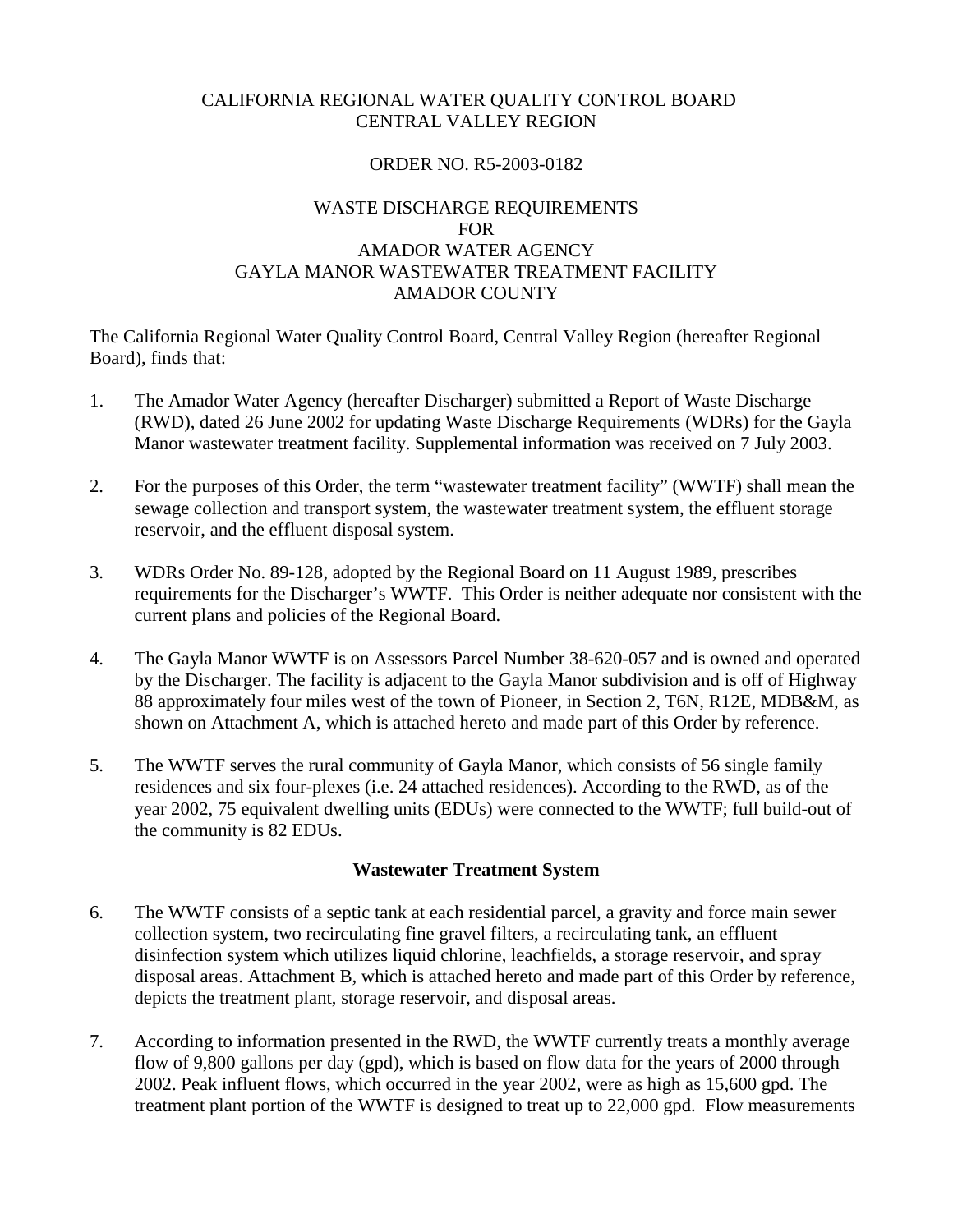are taken from a flow meter located between the recirculating gravel filters and the disinfection system.

- 8. Each residential parcel has a 1,200-gallon septic tank and sewer line owned by the parcel owner; from the curb, wastewater is conveyed to the WWTF in an effluent collection system, which is owned by the Discharger.
- 9. Each septic tank has two chambers. Both chambers capture and store solids while they undergo anaerobic decomposition. The heavier solids settle and form sludge at the bottom. The lighter solids, including fats and greases, rise to the surface and form a scum layer. The scum and sludge undergo decomposition and digestion, which both liquefies some solids (which are then discharged) and also produces carbon dioxide and methane gas, which are volatilized from the tank. Both the liquefaction and gasification processes reduce the solids volume in the tank and therefore reduce the frequency of septic tank cleaning.
- 10. The septic tanks have two basic functions, waste treatment and solids storage, but it is essential to the long-term function of the WWTF that particulate (i.e., non-liquefied sludge) solids and scum be kept from exiting the tank. For this reason, the exit of the second chamber draws from the tank below the scum and above the sludge, and it is imperative that regular inspections and cleanings assure that neither the sludge layer nor the scum layer increases to the extent that particulates are scoured and discharged from the tanks. As an added safety measure, each tank effluent port is fitted with a 1/8 inch polyethylene screen to capture errant solids.
- 11. The Discharger inspects the septic tanks periodically (generally annually). If a septic tank requires cleaning, maintenance, or replacement, the Discharger notifies the property owner that the property owner must do the necessary work. However, if the property owner does not complete the work, the Discharger arranges for the work to be done and bills the property owner.
- 12. Secondary treatment of septic tank effluent is via two recirculating fine gravel filters followed by disinfection. The WWTF has two identical 3,000 square foot recirculating gravel filters. Each filter has three 1,000 square foot cells. The filter media is 2.5 feet deep and consists of 2 to 3 mm rounded gravel. Each filter is lined with 30 mil PVC. If a power failure were to occur, the gravel filters have an underdrain system which can store approximately 31,000 gallons of wastewater.
- 13. Wastewater is pumped to each filter cell from a 10,000 gallon recirculation tank. The recirculation tank pumps can be set to direct all flow to one or more cells within the filter. Effluent from the filter flows by gravity back to the recirculation tank via a flat valve that diverts filter effluent not needed to keep the recirculation tank full. Diverted effluent flows by gravity to the pump tank which meters effluent through the disinfection system. Under design flows of 22,000 gpd, wastewater should flow through the gravel filter about four times before being diverted for disinfection.
- 14. Effluent disinfection is achieved by dosing with sodium hypochlorite. The chlorine dosing pump operates when the effluent pump tank operates. Having both pumps operating together allows the chlorine dosing rate to be set at a constant rate which helps ensure the reliability of effluent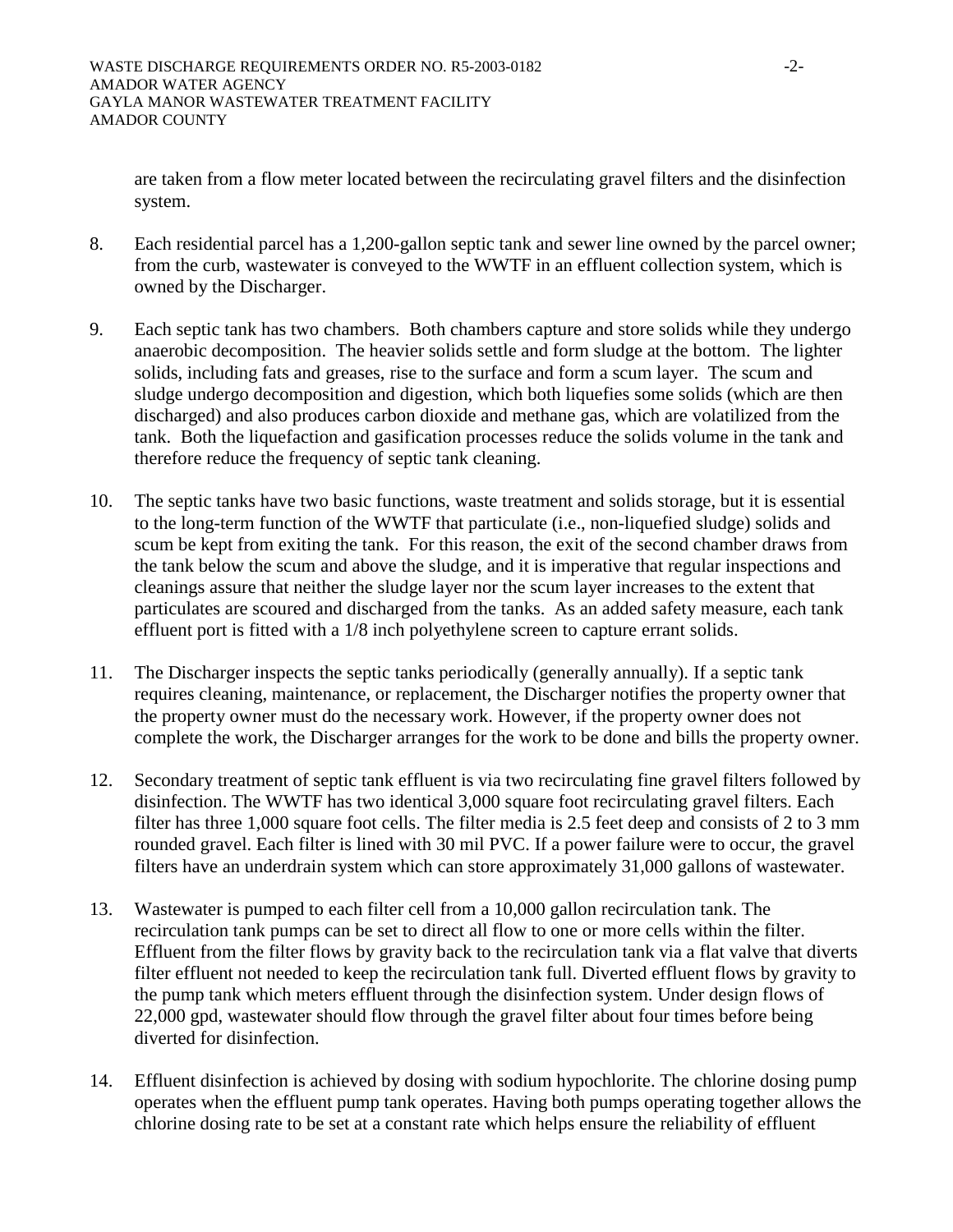quality. The design set point chlorine dose is approximately 10 mg/L, but the actual dosing capacity can be in excess of 20 mg/L, if needed. The 2,000 gallon chlorine contact basin is designed to provide 30 minutes of theoretical contact time at pump tank effluent pumping rates. With typical daily average and peak flows, the actual chlorine contact times are most likely around 140 to 270 minutes.

15. Monitoring results submitted by the Discharger shows that effluent entering the storage reservoir and/or leachfields has the following characteristics. It is noted that the Discharger did not provide the time frame in which the effluent quality data was collected.

| Parameter                        | Units          | <b>Observed Range</b> | Average             |
|----------------------------------|----------------|-----------------------|---------------------|
| <b>Biochemical Oxygen Demand</b> | mg/1           | 2.4 to 11             | 5.3                 |
| Nitrate as nitrogen              | mg/1           | 18 to 32              | 25.6                |
| Settable Solids                  | mg/1           | < 0.1                 | < 0.1               |
| <b>Total Suspended Solids</b>    | mg/1           | 5 to 20               | 7.4                 |
| <b>Total Coliform Organisms</b>  | MPN/100ml      | $<$ 2 to 2            | $\langle 2 \rangle$ |
| <b>PH</b>                        | Standard units | 5.8 to 7.0            | 6.4                 |
| Dissolved Oxygen                 | mg/1           | 3.9 to 10             | 7.4                 |

16. The Discharger has not been required to monitor the effluent for total dissolved solids (TDS). However, the RWD states the potable water source for the subdivision is the Mokelumne River; the Discharger's annual consumer confidence reports for the drinking water supply show that the TDS of the potable water averaged 36 mg/L between 2001 and 2002. According to literature, the typical TDS increase from domestic water use can range from 150 to 380 mg/L. Therefore, the RWD states that the estimated TDS concentration for the Gayla Manor wastewater is 190 to 420 mg/L. The RWD also states that since the potable water is of such high quality, there should be little use of water softeners and the actual TDS value should be at the middle to lower end of the projected range.

## **Wastewater Disposal System**

- 17. The effluent disposal system consists of a storage reservoir, two leachfields, and spray disposal areas.
- 18. The effluent storage reservoir is unlined and has a volume of approximately 11.2 acre feet (AF) at the spillway, and 9.4 AF with two feet of freeboard. The storage reservoir has a staff gauge to facilitate the monitoring of the amount of water in storage. The reservoir was constructed in a small drainage course. There is a stormwater diversion system constructed around the reservoir to prevent surface water runoff from entering the reservoir. However, the RWD states that subsurface stormwater may flow into the reservoir.
- 19. Disinfected effluent is pumped from the storage reservoir to either the leachfields or sprayfields for disposal. The pump station is equipped with two 62 gallon per minute (89,000 gpd) pumps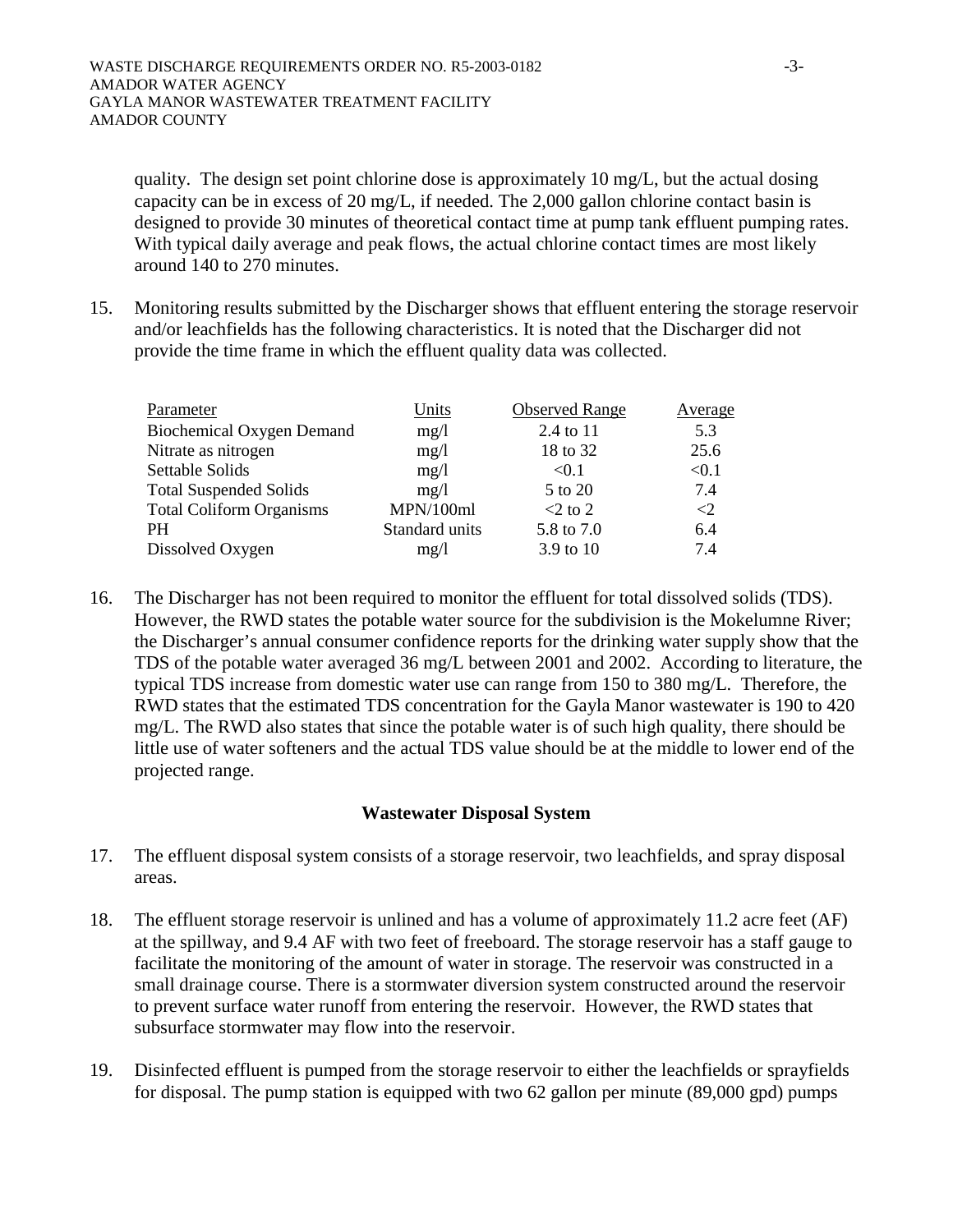that can operate individually or together, and has a flow meter to monitor the flows being discharged to the leachfields and sprayfields.

- 20. The leachfields were installed in 1990 as part of the initial phase of development for the Gayla Manor subdivision. In 2002, the Discharger rehabilitated the leachfields and began using them again as a means of disposal The leachfields consist of twelve pressure dose leaching trenches, each roughly 100 feet long. The trenches are two feet wide and one foot deep below the bottom of the dosing pipe. The leachfields provide an absorption surface area of roughly 4,800 square feet, and contains risers to monitor the level of wastewater in each trench. The leachfields are primarily used during periods of rain when the spray disposal fields cannot be used.
- 21. The original design and the as-built diagrams estimate the percolative disposal potential of the leachfields to be approximately 2,800 gpd. However, the water balance supplied with the RWD shows that 12,000 gpd of wastewater will be discharged to the leachfields from April through November of each year. In addition, the Discharger verbally stated that 12,000 gpd will be applied to the leachfields for 40 days per year. It is appropriate to restrict the volume of waste discharged to the leachfields to that for which they were designed.
- 22. The RWD states that about one-half of the wastewater disposed of in the leachfields percolates via subsurface flow into the effluent storage reservoir.
- 23. The spray irrigation area is adjacent to, and below, the effluent storage reservoir. The sprayfield is on steeply sloping land which is bisected by a surface water drainage course. The system consists of five separate, valved, irrigation areas spread over 4.75 acres of natural vegetation on shallow soils.
- 24. The water balance provided in the RWD shows that the spray irrigation system is currently used throughout the wet season; however, the 100 year water balance shows that it won't be used from October through April each year. According to the RWD, percolation from about 40 percent of the spray irrigation area may return to the effluent storage reservoir via subsurface flow. It is unknown whether subsurface flows from the remainder of the sprayfield enter the surface water drainage course.
- 25. The sprinkler heads at the spray irrigation areas were installed 50 feet from property boundaries and therefore do not meet the setback requirements of this Order. In addition, a 50 foot setback does not exist between the spray irrigation areas and the surface drainage course or from the stormwater diversion courses that run through the facility. To prevent off-property discharges or discharges to surface waters, this Order requires minimum setback distances from spray irrigation areas to property boundaries, as well as to surface water drainages.
- 26. The Discharger has provided calculations for annual mass loading rates (based on average flows) to the 4.75 acres of sprayfields and leachfields for BOD, nitrogen, and total dissolved solids. The Discharger assumes an average flow of 5 million gallons for 75 EDUs and 5.4 million gallons for 82 EDUs. The results, which are provided in the table below, suggest that the WWTF has sufficient disposal capacity for BOD, but that nitrogen and TDS loading rates may be excessive.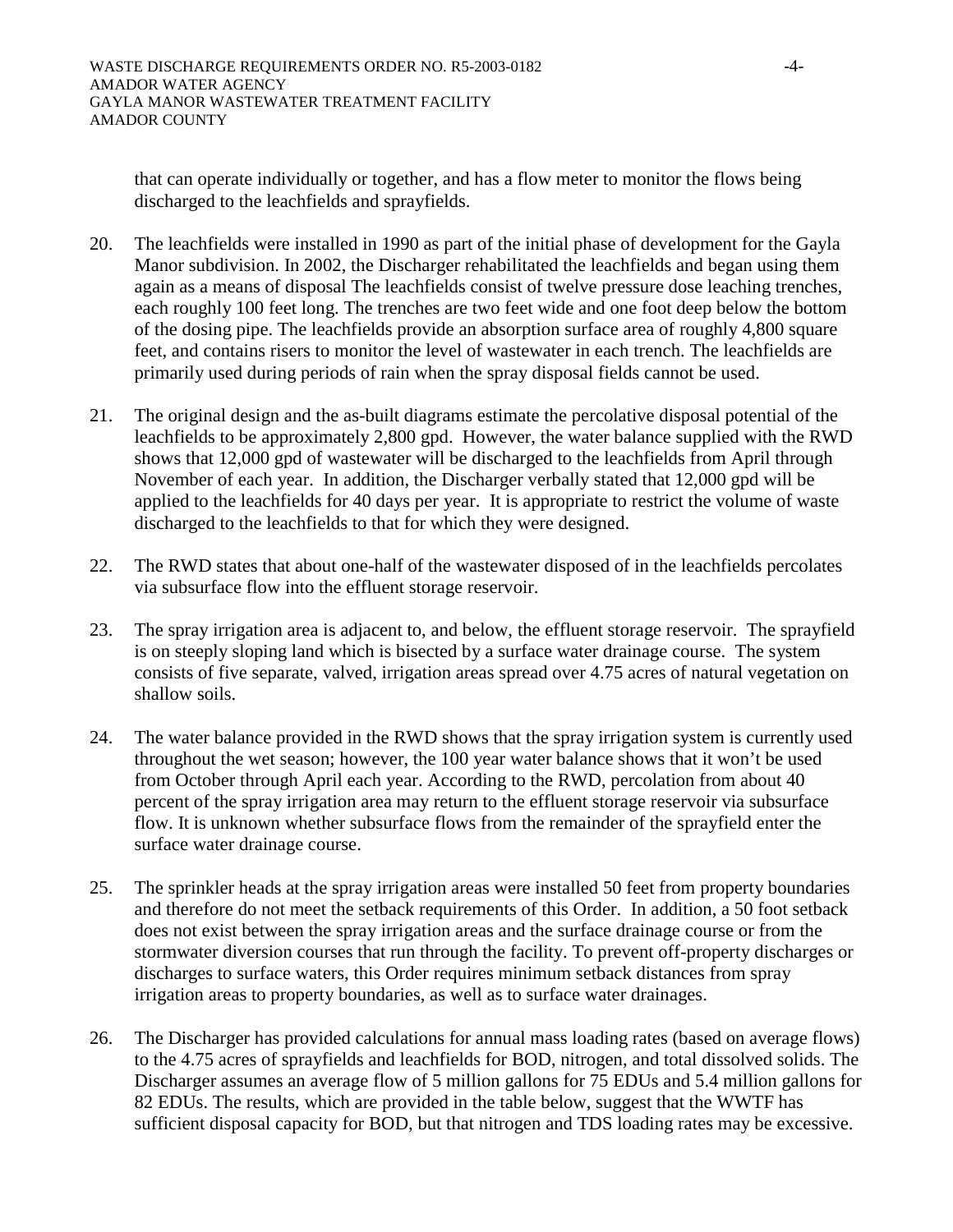|                  |                          |                     | Mass Loading (lbs/acre/year) |              | Mass Loading (lbs/acre/day) |
|------------------|--------------------------|---------------------|------------------------------|--------------|-----------------------------|
| Constituent      | Average<br>Concentration | 75 EDU <sub>s</sub> | 82 EDU <sub>s</sub>          | 75 EDUs      | 82 EDU <sub>s</sub>         |
| <b>BOD</b>       | $5.7 \text{ mg/L}$       | 50                  | 55                           | 0.20         | 0.22                        |
| Nitrate-nitrogen | $25 \text{ mg/L}$        | 220                 | 240                          | 0.88         | 0.96                        |
| TDS              | 190-420 mg/L             | 1,670-3,690         | 1,800-3,980                  | $6.7 - 14.8$ | $7.2 - 15.9$                |

#### **Problems and Concerns**

- 27. As part of the RWD, the Discharger submitted a water balance to show whether the WWTF has sufficient treatment, storage, and disposal capacity to accommodate wastewater flows, seasonal precipitation, and ancillary infiltration and inflow in a 100 year precipitation event. The water balance assumes that the monthly average inflow to the treatment plant will be 10,700 gpd, based on full build-out (82 EDUs) and a flow of 130 gpd per EDU. Although lower than that normally used, the Discharger justifies this value based on potable water use and influent flow measurements.
- 28. The water balance shows that the WWTF does not have sufficient capacity to accommodate all flows during a 100 year precipitation event. At the current flows from 75 EDUs, the facility requires 10.1 million gallons (mg) of effluent storage, while at full build-out, 10.5 mg of storage is required. The current effluent storage reservoir can only store 3.4 mg of wastewater.
- 29. The Discharger states that the WWTF has sufficient storage for an average precipitation year. However, the Discharger's assumption that 12,000 gpd of wastewater can be disposed of to the leachfield for eight months each year is in error. The leachfield was only designed for 2,800 gpd, and it is unclear whether the WWTF would still have sufficient capacity under average year conditions if the more appropriate value was used.
- 30. There is sufficient storage capacity for an average annual precipitation year. However, when the number of EDUs were half the current amount, during the 100 year return frequency storm events of the mid 1990s and subsequent years, there were specific violations of the WDRs, including reservoir freeboard violations and spray irrigation activities during rain events to prevent spills from the reservoir.
- 31. The Discharger has indicated that several factors have contributed to the lack of storage at the WWTF, including excessive inflow and infiltration (I&I) from rain falling onto the recirculating gravel filter beds and from subsurface flows into the storage reservoir from the leachfields, sprayfields, and area tributary to the reservoir.
- 32. There has been a history of spills and overflows from the collection system located between the lift station and four-plexes. According to the Discharger, the septic tanks and collection system that serve the multi-family residential units were not properly installed during construction and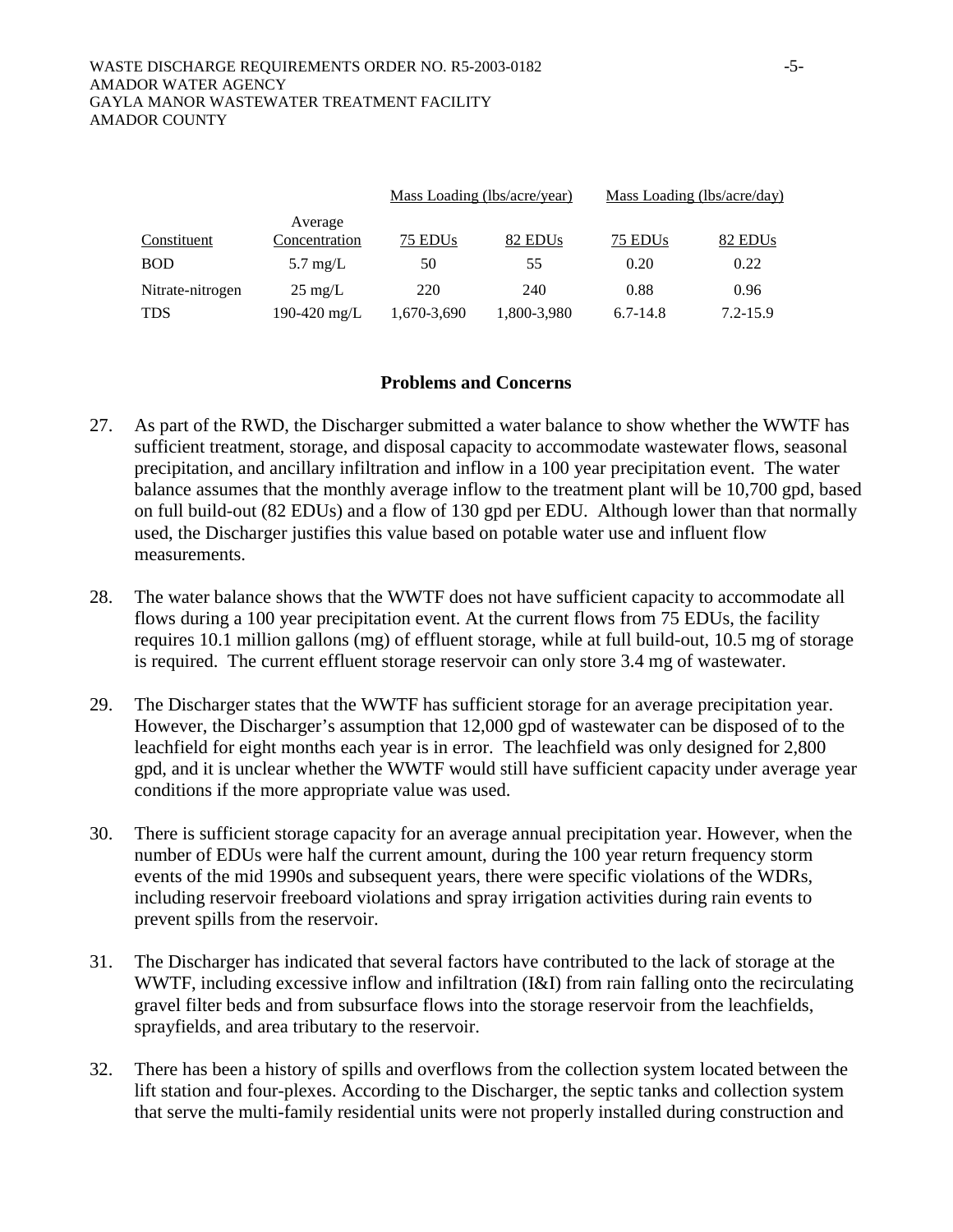seem to be undersized. The owner of the four-plexes is responsible for maintaining the septic tanks, while the Discharger is responsible for operating and maintaining the portion of the collection system after the septic tanks. The Order requires the Discharger to take all necessary steps to prevent spills from the collection system. These steps may include inspecting and requiring pumping of the multi-family septic tanks at more frequent intervals than for the rest of the subdivision.

- 33. According to the RWD, influent flows above the average 130 gpd per EDU represent the influence of I&I. These higher flows may not be due to the collection system, but to direct precipitation on the recirculation gravel filter beds, as influent flows are measured after treatment through the filter beds. Assumptions made in the water balance indicate that I&I flows into the collection system tend to increase as precipitation increases, with the maximum I&I occurring during the wettest months of the year (December through February). As the seasonal precipitation decreases during the spring, the I&I begins to decrease. The Discharger may elect to evaluate the I/I impacts of the collection system as part of its overall facility evaluation.
- 34. Information presented in the RWD indicates that the effluent storage reservoir was built within a natural drainage course and constructed into or near the interface of the soil and underlying bedrock. Therefore, the reservoir can intercept subsurface flows originating from an area over six acres in size, including the area upslope and tributary to the reservoir and a portion of the spray disposal fields. The RWD also stated that percolation from about 40 percent of the spray irrigation areas may return to the effluent storage reservoir via subsurface flows.
- 35. The water balance submitted with the 26 June 2002 RWD did not evaluate contributions of subsurface flows from the area tributary to the effluent storage reservoir in the overall water balance for the system. The RWD did also not assess whether waste from sprayfields downslope of the storage reservoir is being transported and subsequently discharged into the surface water drainage course via subsurface flows. .
- 36. On 25 June 2003, the Discharger submitted a letter indicating that there was some minor seepage occurring around the downstream dam face of the storage reservoir. The seepage was occurring approximately ¼ of the way down the dam face, and once the pond volume dropped below that point, the seepage ceased. Any dam seepage will enter the surface water drainage course. This issue should be addressed during the facility evaluation required by the Cease and Desist Order.
- 37. According to the RWD, the Discharger is currently studying various alternatives to correct the lack of storage and disposal capacity during 100 year precipitation events, including: pursuing a wintertime NPDES permit, reducing collection system and septic tank I&I, reducing the amount of subsurface flows entering the effluent storage reservoir, increasing the amount of winter storage capacity of the reservoir, and constructing a new leachfield.
- 38. The Discharger has indicated that there may be problems with the effluent quality with respect to nitrate and pH. Average nitrate effluent concentrations of 25.5 mg/L are typical for a recirculating gravel filter treatment system. However, the average nitrate effluent concentration is greater than the water quality objective of 10 mg/L, and therefore, there is a potential for the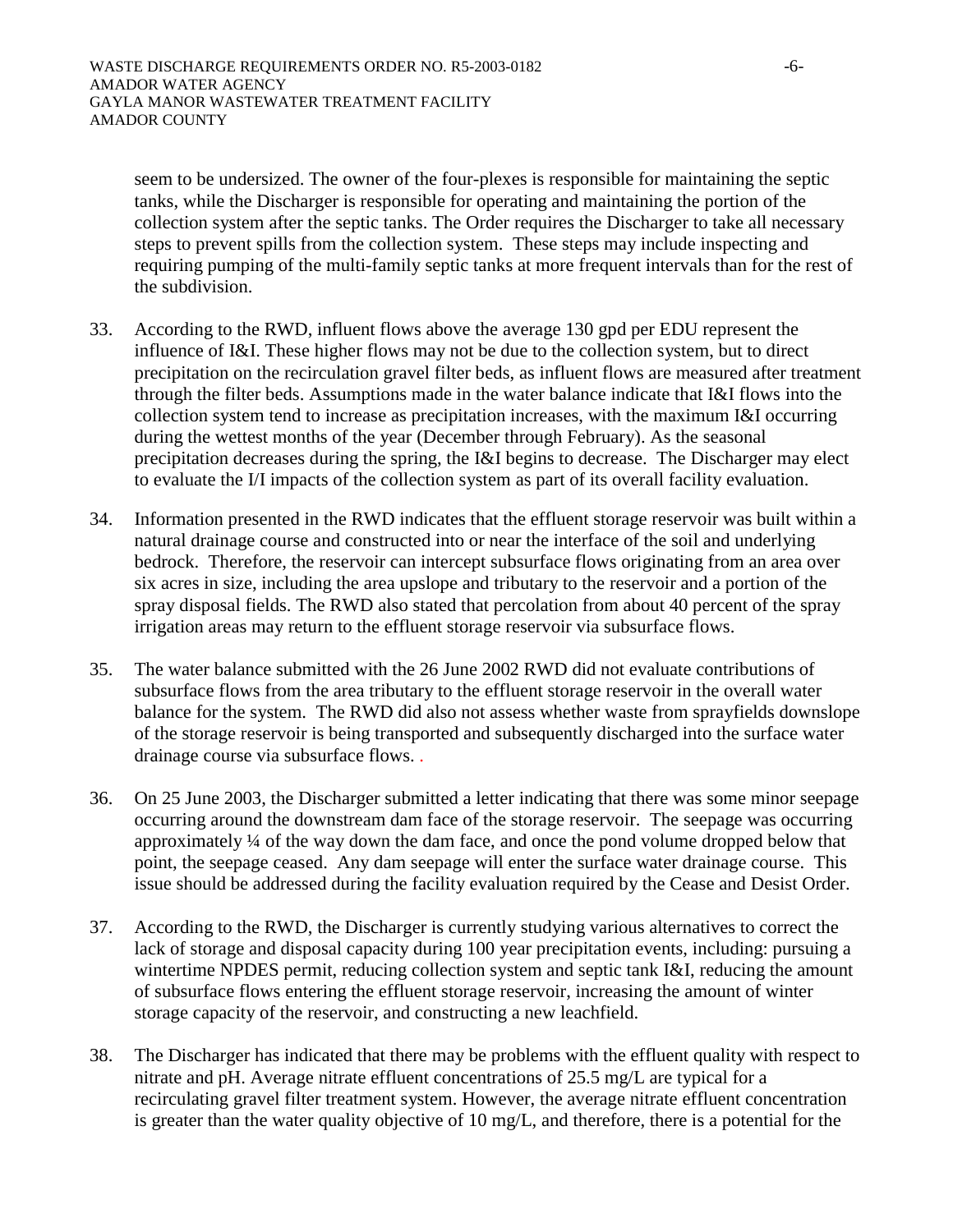facility to degrade the underlying groundwater. The pH of the effluent is typically in the low sixes as a result of three factors: the potable water supply is of very high quality and has very little alkalinity; the recirculating filters are very effective at nitrifying the wastewater and the nitrification process uses the limited available alkalinity in the wastewater; and the chlorination process adds acid which causes the effluent pH to decrease. It is reasonable to require the Discharger to complete a one-time groundwater monitoring event to determine whether the discharge of waste at the current facility is in compliance with the Groundwater Limitations of this Order. It is anticipated that groundwater monitoring wells will be required once the Discharger has designed/installed the final facility improvements.

39. Due to the numerous issues at this facility, and the fact that the Discharger will be unable to immediately comply with this Order, on 5 December 2003, the Regional Board adopted Cease and Desist (C&D) Order No. R5-2003-0169 as a companion document to these WDRs. The C&D provides a timeline for the Discharger to complete studies and propose improvements such that the WWTF will comply with the conditions of this Order.

## **Sanitary Sewer Collection System**

- 40. At the Gayla Manor subdivision, the sanitary sewer collection system consists of a combination of small diameter (two inch) PVC gravity and force main sewers and a pump station. The pump station, which serves 13 lots and six four-plexes, has two pumps, each capable of pumping the design flow (i.e., one pump is an automatically activated redundant unit). The pump station has a high water alarm with auto dialer, a 4,000-gallon overflow tank to receive wastewater during brief power failures, and facilities to allow hookup of a portable generator set in the event of a protracted power failure. The remainder of the collection system gravity flows to the WWTF.
- 41. A "sanitary sewer overflow" is defined as a discharge to ground or surface water from the sanitary sewer system at any point upstream of the wastewater treatment plant. Temporary storage and conveyance facilities (such as wet wells, regulated impoundments, tanks, highlines, etc.) may be part of a sanitary sewer system and discharges to these facilities are not considered sanitary sewer overflows, provided that the waste is fully contained within these temporary storage/conveyance facilities.
- 42. At this site, sanitary sewer overflows consist of domestic sewage. The chief causes of sanitary sewer overflows could include grease blockages, root blockages, debris blockages, sewer line flood damage, manhole structure failures, vandalism, pump station mechanical failures, power outages, storm or groundwater inflow/infiltration, lack of capacity, and contractor caused blockages.
- 43. Sanitary sewer overflows often contain high levels of suspended solids, pathogenic organisms, toxic pollutants, nutrients, oxygen demanding organic compounds, oil and grease, and other pollutants. Sanitary sewer overflows can cause temporary exceedences of applicable water quality objectives, pose a threat to public health, adversely affect aquatic life, and impair the public recreational use and aesthetic enjoyment of surface waters in the area.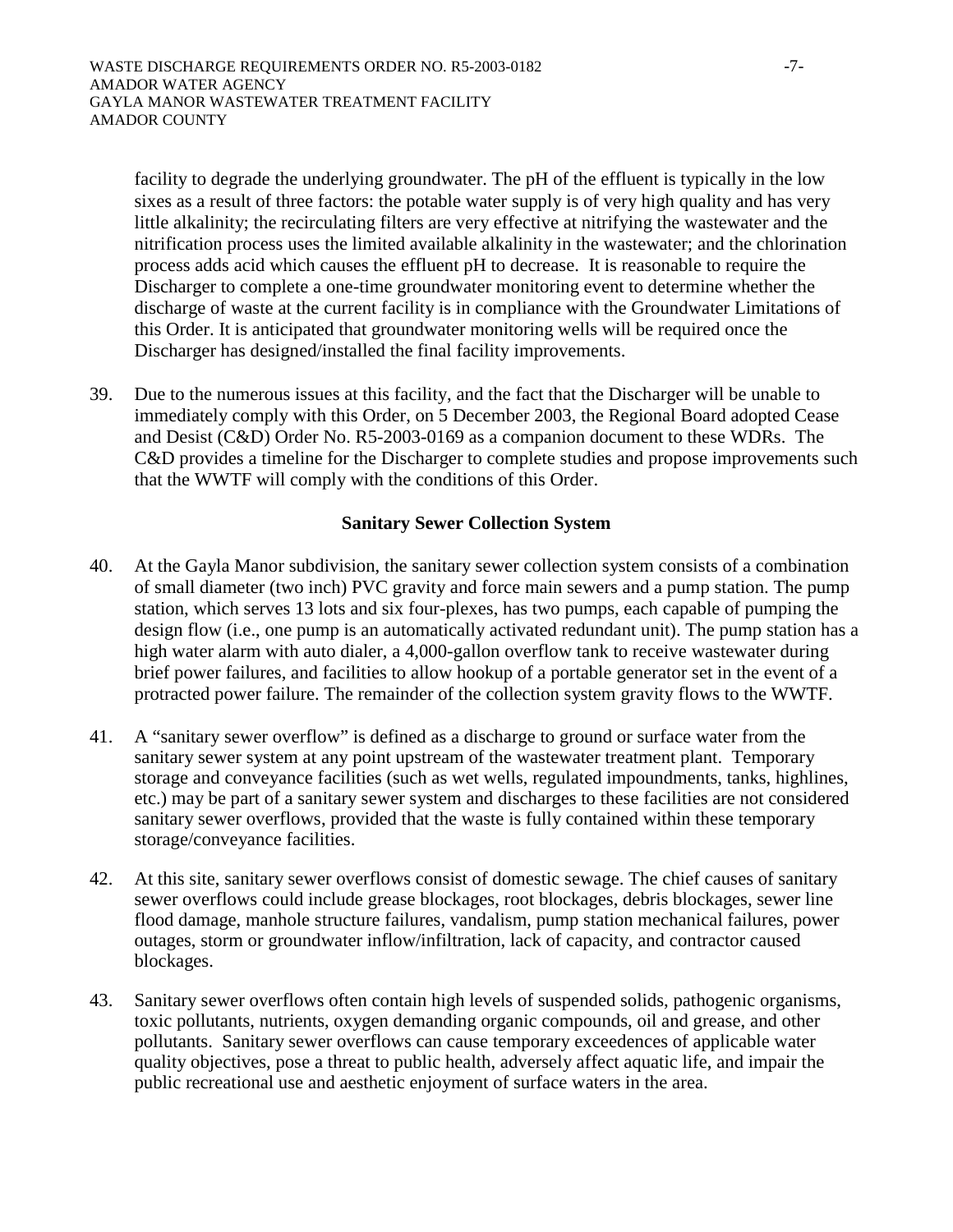44. The Discharger is expected to take all necessary steps to adequately maintain, operate, and prevent discharges from its sanitary sewer collection system. As part of the RWD, the Discharger submitted an Operation and Maintenance plan which includes operation and maintenance procedures for the collection system. This Order requires that the Discharger implement this Plan.

### **Site Specific Conditions**

- 45. The average annual precipitation for this area is approximately 46.6 inches. The 100 year return rainfall is approximately 84.4 inches. Precipitation data is based on data collected from the Tiger Creek Power Station No. 048928.
- 46. The average annual pan evaporation is approximately 68.04 inches.
- 47. The facility lies within the Sutter Creek Hydrologic Unit Area No. 532.40, as depicted on interagency hydrologic maps prepared by the Department of Water Resources in August 1986.
- 48. According to information presented in the RWD, the soils and geology underlying the WWTF are loamy and underlain by bedrock. The depth to bedrock ranges from approximately 3 to 15 feet below ground surface.
- 49. No information currently exists regarding the shallow groundwater underlying the WWTF. However, according to the RWD, first recoverable groundwater is expected to flow seasonally downgradient on the upper surface of bedrock. In wet winters, the saturated soil depth over the bedrock is expected to be several inches or more throughout the area.
- 50. The Discharger submitted water quality data for the years of 2000 and 2001 for Gayla Manor's potable water supply, the Mokelumne River. Water quality results are presented below:

| Constituent           | Units <sup>1</sup> | 2000   | 2001   |
|-----------------------|--------------------|--------|--------|
| Aluminum              | ppb                | 84     | 43     |
| Arsenic               | ppb                |        | $<$ 2  |
| <b>Barium</b>         | ppb                |        | < 100  |
| Nitrate +Nitrite as N | ppb                | $50$   | < 50   |
| Sulfate               | ppb                | 1,200  | 1,200  |
| Iron                  | ppb                | 76     | 76     |
| Manganese             | ppb                | $<$ 30 | $<$ 20 |
| Silver                | ppb                | <10    |        |
| Zinc                  | ppb                |        | $<$ 20 |
| <b>TDS</b>            | ppm                | 28     | 44     |
| Chloride              | ppm                | 2.2    | 3.0    |
| Sodium                | ppm                | 3.1    | 1.37   |

1 ppb= parts per billion and ppm= part per million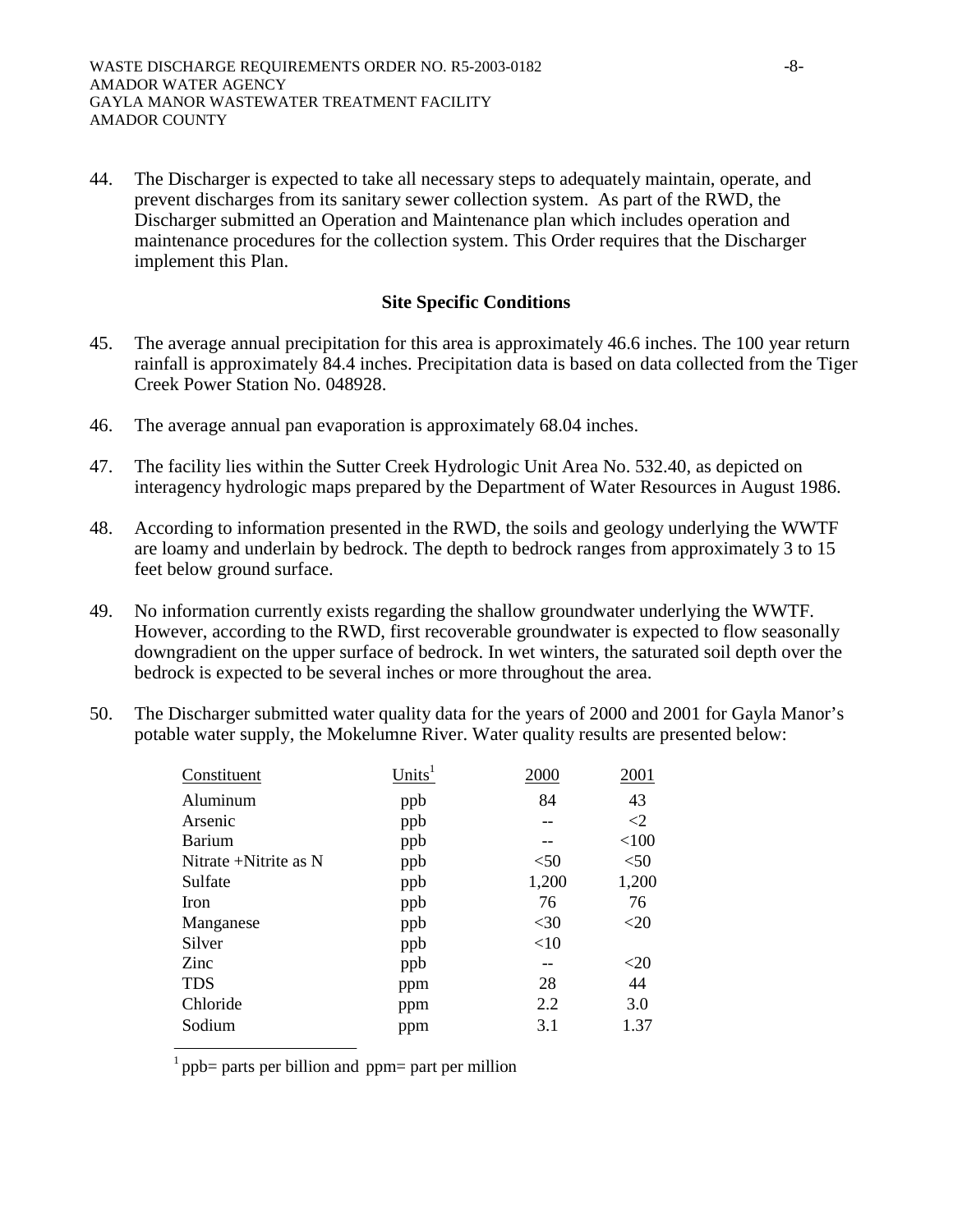## **Groundwater Degradation**

- 51. State Water Resources Control Board (State Board) Resolution No. 68-16 (hereafter Resolution 68-16 or the "Antidegradation Policy") requires the Regional Board in regulating the discharge of waste to maintain high quality waters of the state until it is demonstrated that any change in quality will be consistent with maximum benefit to the people of the State, will not unreasonably affect beneficial uses, and will not result in water quality less than that described in the State Board and Regional Board policies (e.g., quality that exceeds water quality objectives).
- 52. The Regional Board finds that some degradation of groundwater beneath the wastewater storage reservoir, leachfields, and spray disposal fields is consistent with Resolution 68-16 provided that:
	- a. The degradation is confined within a specified boundary;
	- b. The Discharger minimizes the degradation by fully implementing, regularly maintaining, and optimally operating best practicable treatment and control (BPTC) measures;
	- c. The degradation is limited to waste constituents typically encountered in municipal wastewater as specified in the groundwater limitations in this Order; and
	- d. The degradation does not result in water quality less than that prescribed in the Basin Plan.
- 53. Some degradation of groundwater by some of the typical waste constituents released with discharge from a municipal wastewater utility after effective source control, treatment, and control is consistent with maximum benefit to the people of California. The technology, energy, water recycling, and waste management advantages of municipal utility service far exceed any benefits derived from a community otherwise reliant on numerous concentrated individual wastewater systems, and the impact on water quality will be substantially less. Degradation of groundwater by constituents (e.g., toxic chemicals) other than those specified in the groundwater limitations in this Order, and by constituents that can be effectively removed by conventional treatment (e.g., total coliform bacteria) is prohibited. When allowed, the degree of degradation permitted depends upon many factors (i.e., background water quality, the waste constituent, the beneficial uses and most stringent water quality objective, source control measures, and waste constituent treatability).
- 54. Economic prosperity of local communities and associated industry is of benefit to the people of California, and therefore sufficient reason exists to accommodate growth and some groundwater degradation around the WWTF, provided that the terms of the Basin Plan are met.

# **Treatment and Control Practices**

- 55. This WWTF provides treatment and control of the discharge that incorporates:
	- a. Technology for secondary disinfected treatment of municipal wastewater;
	- b. Alarm and automatic flow diversion systems to prevent system bypass or overflow;
	- c. An Operation and Maintenance Plan; and
	- d. Certified operators to assure proper operation and maintenance.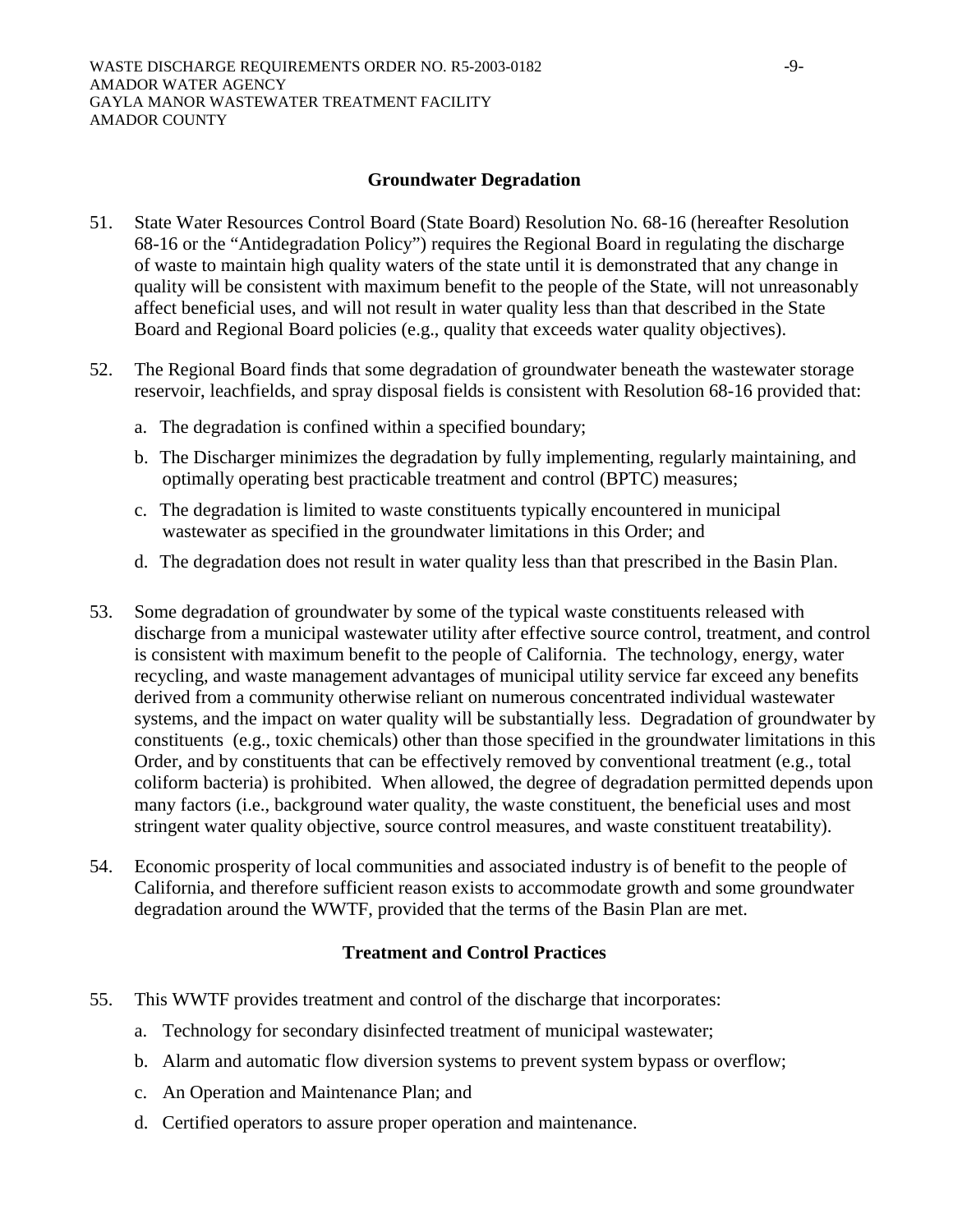- 56. This Order is designed to serve as interim WDRs while the Discharger evaluates its WWTF and designs upgrades such that the final WWTF complies with all aspects of this Order. The current WWTF design incorporates some BPTC measures, however it has not been demonstrated that the use of the storage reservoir and disposal areas results in compliance with the Groundwater Limitations of this Order. In order to determine compliance with Resolution No. 68-16, it is appropriate to require that the Discharger complete a one-time groundwater monitoring event and to use those results in designing the final facility improvements. It is anticipated that the final facility design will incorporate the BPTC measures necessary to comply with the Groundwater Limitations of this Order and with Resolution No. 68-16.
- 57. This Order establishes interim groundwater limitations for the WWTF that will not unreasonably threaten present and anticipated beneficial uses or result in groundwater quality that exceeds water quality objectives set forth in the Basin Plan. This Order contains tasks for assuring that BPTC and the highest water quality consistent with the maximum benefit to the people of the state will be achieved. Accordingly, the discharge is consistent with the antidegradation provisions of Resolution 68-16. .

## **Basin Plan, Beneficial Uses and Regulatory Considerations**

- 58. The *Water Quality Control Plan for the Sacramento River and San Joaquin River Basins, Fourth Edition*, (hereafter Basin Plan) designates beneficial uses, establishes water quality objectives, contains implementation plans and policies for protecting waters of the basin, and incorporates by reference plans and policies adopted by the State Board. Pursuant to Section 13263(a) of the California Water Code, waste discharge requirements must implement the Basin Plan.
- 59. Surface water drainage from the WWTF is to Grass Valley Creek, a tributary to Sutter Creek, which is in turn tributary to Dry Creek, and then the Sacramento-San Joaquin Delta.
- 60. The beneficial uses of Sacramento-San Joaquin Delta are municipal and domestic supply; agricultural supply; industrial process and service supply; water contact recreation; non-contact water recreation; warm freshwater habitat; cold freshwater habitat; migration for aquatic organisms; spawning, reproduction, and/or early development; wildlife habitat; and navigation.
- 61. The beneficial uses of underlying groundwater are municipal and domestic water supply, agricultural supply, and industrial service and process supply.
- 62. The Basin Plan establishes numerical and narrative water quality objectives for surface water and groundwater within the basin, and recognizes that water quality objectives are achieved primarily through the Regional Board's adoption of waste discharge requirements and enforcement orders. Where numerical water quality objectives are listed, these are limits necessary for the reasonable protection of beneficial uses of the water. Where compliance with narrative water quality objectives is required, the Regional Board will, on a case-by-case basis, adopt numerical limitations in orders, which will implement the narrative objectives to protect beneficial uses of the waters of the state.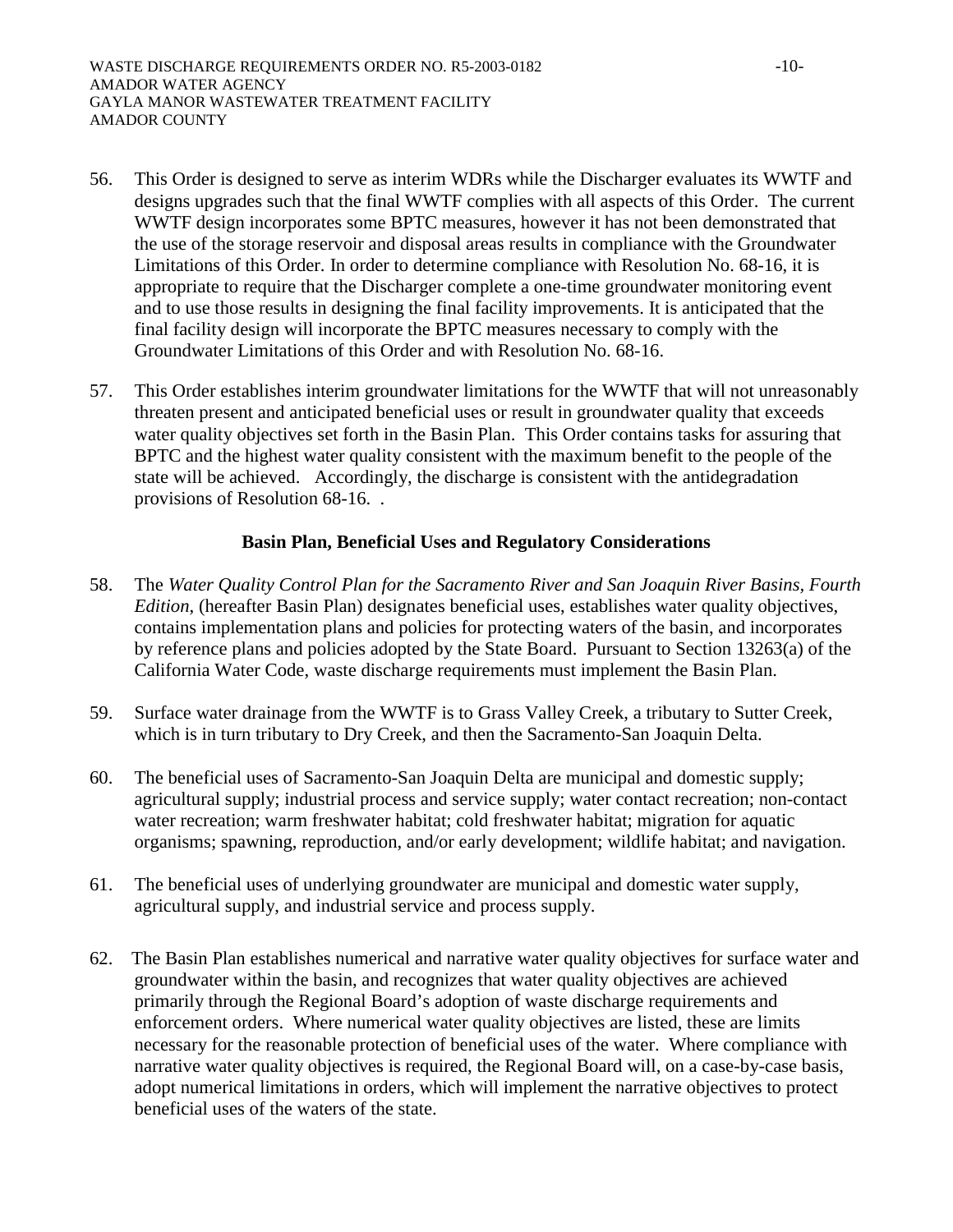- 63. The Basin Plan water quality objective for chemical constituents requires that, at a minimum, waters designated as domestic or municipal supply. must meet the maximum contaminant levels (MCLs) specified in the following provisions of Title 22, California Code of Regulations: Tables 64431-A (Inorganic Chemicals) and 64431-B (Fluoride) of Section 64431, Table 64444- A (Organic Chemicals) of Section 64444, and Tables 64449-A (Secondary Maximum Contaminant Levels-Consumer Acceptance Limits) and 64449-B (Secondary Maximum Contaiminant Levels-Rangers) of Section 64449. The Basin Plan's incorporation of these provisions by reference is prospective, and includes future changes to the incorporated provisions as the changes take effect. The Basin Plan recognizes that the Regional Board may apply limits more stringent than MCLs to ensure that waters do not contain chemical constituents in concentrations that adversely affect beneficial uses.
- 64. The Basin Plan contains narrative water quality objectives for chemical constituents, tastes and odors, and toxicity. The toxicity objective requires that groundwater be maintained free of toxic substances in concentrations that produce detrimental physiological responses in humans, plants animals, or aquatic life. The chemical constituent objective requires that groundwater shall not contain chemical constituents in concentrations that adversely affect beneficial uses. The tastes and odors objective requires that groundwater shall not contain tastes or odors producing substances in concentrations that cause nuisance or adversely affect beneficial uses.
- 65. Section 13241 of the Water Code requires the Regional Board to consider various factors, including economic considerations, when adopting water quality objectives into its Basin Plan. Water Code Section 13263 requires the Regional Board to address the factors in Section 13241 in adopting waste discharge requirements. The State Board, however, has held that a Regional Board need not specifically address the Section 13241 factors when implementing existing water quality objectives in waste discharge requirements because the factors were already considered in adopting water quality objectives. These waste discharge requirements implement adopted water quality objectives. Therefore, no additional analysis of Section 13241 factors is required.
- 66. The United States Environmental Protection Agency (EPA) has promulgated biosolids reuse regulations in 40 CFR 503, *Standard for the Use or Disposal of Sewage Sludge,* which establishes management criteria for protection of ground and surface waters, sets application rates for heavy metals, and establishes stabilization and disinfection criteria.
- 67. The Regional Board is using the Standards in 40 CFR 503 as guidelines in establishing this Order, but the Regional Board is not the implementing agency for 40 CFR 503 regulations. The Discharger may have separate and/or additional compliance, reporting, and permitting responsibilities to the EPA.
- 68. Federal regulations for stormwater discharges promulgated by the EPA (40 CFR Parts 122, 123, and 124) require specific categories of facilities which discharge stormwater to obtain NPDES permits. This facility is within the specific categories described by the US EPA, and it is therefore appropriate to require that the Discharger submit a Notice of Non-Applicability, apply for a No Exposure Certification, or obtain coverage for its processing facility under the State Board's Water Quality Order No. 97-03-DWQ to comply with these regulations.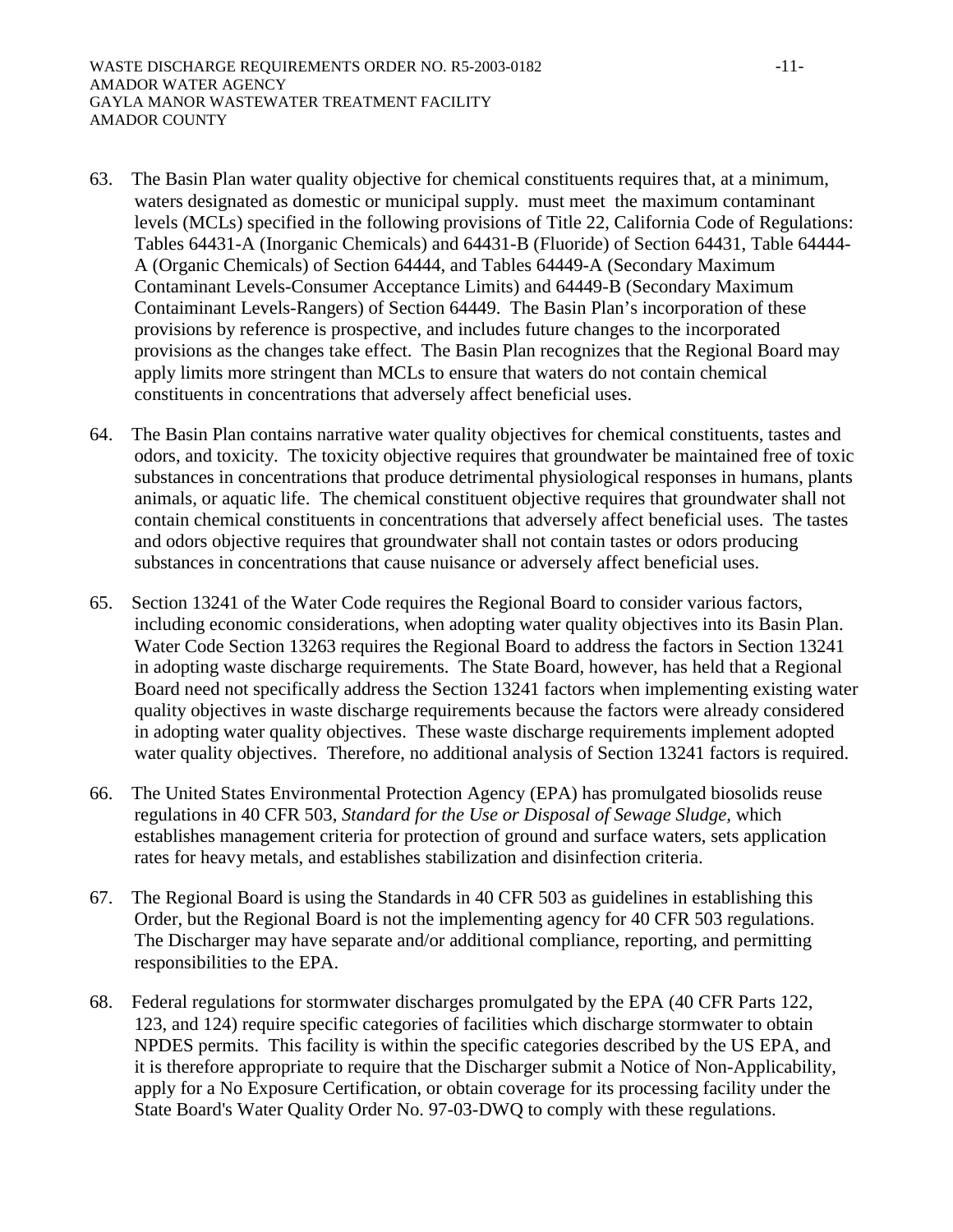- 69. Amador County adopted a Negative Delaration for the Gayla Manor subdivision in November 1988, in accordance with the California Environmental Quality Act (CEQA), (Public Resources Code Section 21000, et seq.), and the State Guidelines.
- 70. The action to update WDRs for this existing facility is exempt from the provisions of the CEQA, in accordance Title 14, California Code of Regulations (CCR), Section 15301.
- 71. Section 13267(b) of the California Water Code provides that: "In conducting an investigation specified in subdivision (a), the regional board may require that any person who has discharged, discharges, or is suspected of discharging, or who proposes to discharge within its region, or any citizen or domiciliary, or political agency or entity of this state who has discharged, discharges, or is suspected of discharging, or who proposes to discharge waste outside of its region that could affect the quality of the waters of the state within its region shall furnish, under penalty of perjury, technical or monitoring program reports which the board requires. The burden, including costs of these reports, shall bear a reasonable relationship to the need for the reports and the benefits to be obtained from the reports. In requiring those reports, the regional board shall provide the person with a written explanation with regard to the need for the reports, and shall identify the evidence that supports requiring that person to provide the reports."
- 72. The technical reports required by this Order and the attached "Monitoring and Reporting Program No. R5-2003-0182" are necessary to assure compliance with these waste discharge requirements. The Discharger operates the facility that discharges the wastes subject to this Order.
- 73. The California Department of Water Resources sets standards for the construction and destruction of groundwater wells, as described in *California Well Standards Bulletin 74-90* (June 1991) and *Water Well Standards: State of California Bulletin 94-81* (December 1981). These standards, and any more stringent standards adopted by the state or county pursuant to CWC Section 13801, apply to all monitoring wells.
- 74. State regulations that prescribe procedures for detecting and characterizing the impact of waste constituents from waste management units on groundwater are found in Title 27. While the WWTF is exempt from Title 27, the data analysis methods of Title 27 may be appropriate for determining whether the discharge complies with the terms for protection of groundwater specified in this Order.
- 75. The discharge authorized herein and the treatment and storage facilities associated with the discharge, except for discharges of residual sludge and solid waste, are exempt from the requirements of Title 27, California Code of Regulations (CCR), Section 20005 et seq. (hereafter Title 27). The exemption, pursuant to Title 27 CCR Section 20090(a), is based on the following:
	- a. The waste consists primarily of domestic sewage and treated effluent;
	- b. The waste discharge requirements are consistent with water quality objectives; and
	- c. The treatment and storage facilities described herein are associated with a municipal wastewater treatment plant.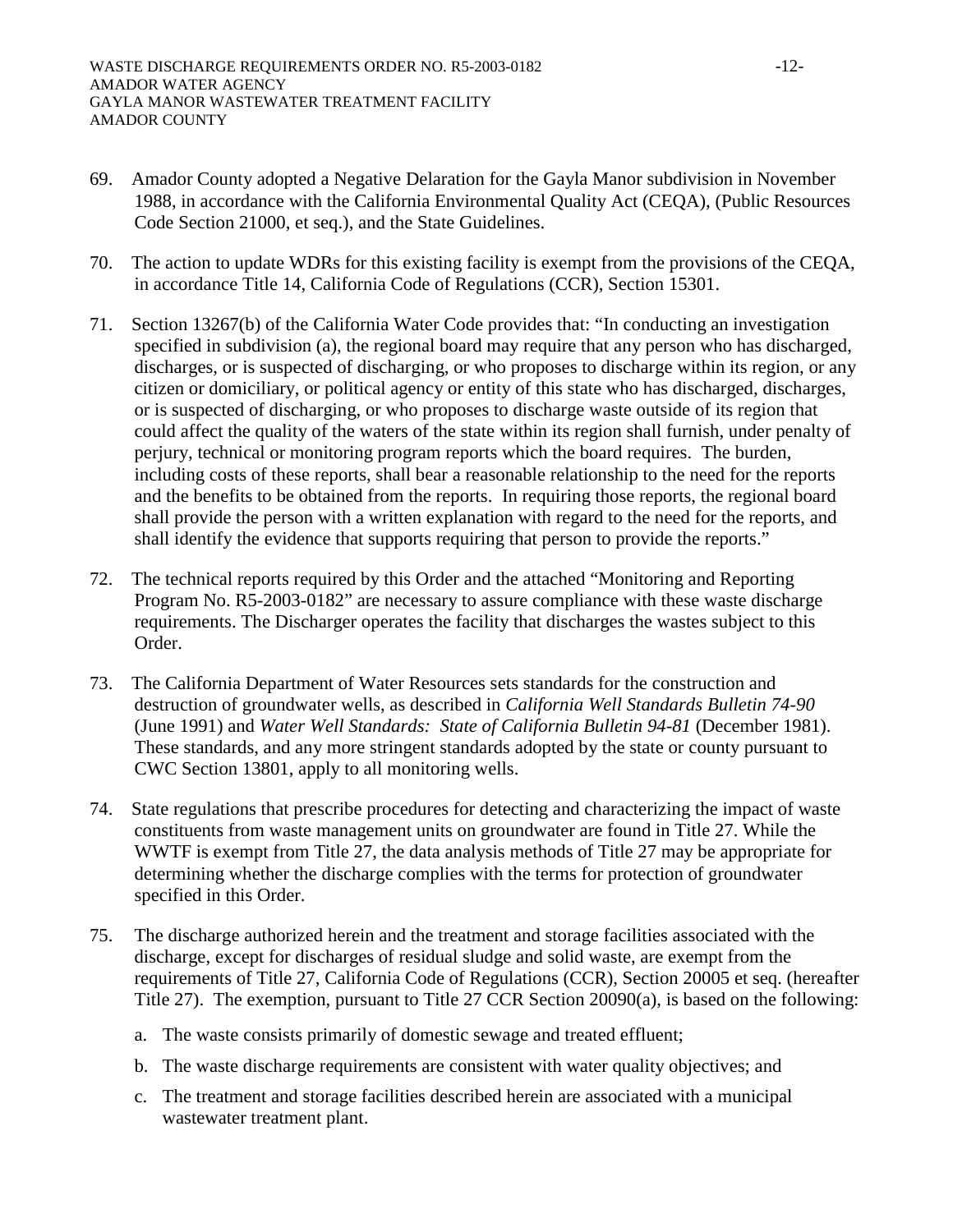76. Pursuant to California Water Code Section 13263(g), discharge is a privilege, not a right, and adoption of this Order does not create a vested right to continue the discharge.

## **Public Notice**

- 77. All the above and the supplemental information and details in the attached Information Sheet, which is incorporated by reference herein, were considered in establishing the following conditions of discharge.
- 78. The Discharger and interested agencies and persons have been notified of the intent to prescribe waste discharge requirements for this discharge, and they have been provided an opportunity for a public hearing and an opportunity to submit their written views and recommendations.
- 79. In a public meeting, all comments pertaining to the discharge were heard and considered.

**IT IS HEREBY ORDERED** that Order No. 89-128 is rescinded and, pursuant to Sections 13263 and 13267 of the California Water Code, Amador Water Agency, its agents, successors, and assigns, in order to meet the provisions contained in Division 7 of the California Water Code and regulations adopted hereunder, shall comply with the following:

*[Note: Other prohibitions, conditions, definitions, and some methods of determining compliance are contained in the attached "Standard Provisions and Reporting Requirements for Waste Discharge Requirements" dated 1 March 1991.]* 

## **A. Discharge Prohibitions:**

- 1. Discharge of wastes to surface waters or surface water drainage courses (including stormwater diversion features) is prohibited.
- 2. Bypass or overflow of untreated or partially treated waste is prohibited.
- 3. Discharge of sewage from a sanitary sewer system at any point upstream of the WWTF is prohibited. Discharge of treated wastewater downstream of the WWTF, other than at the approved leachfields and spray disposal areas, is prohibited.
- 4. Discharge of waste classified as 'hazardous', as defined in Sections 2521(a) of Title 23, CCR, Section 2510, et seq., (hereafter Chapter 15), or 'designated' as defined in Section 13173 of the California Water Code, is prohibited.
- 5. Public contact with reclaimed water is prohibited.
- 6. Surfacing of wastewater outside or downgradient of the effluent storage reservoir is prohibited.
- 7. Surfacing of wastewater within or downgradient of the leachfields or sprayfields is prohibited.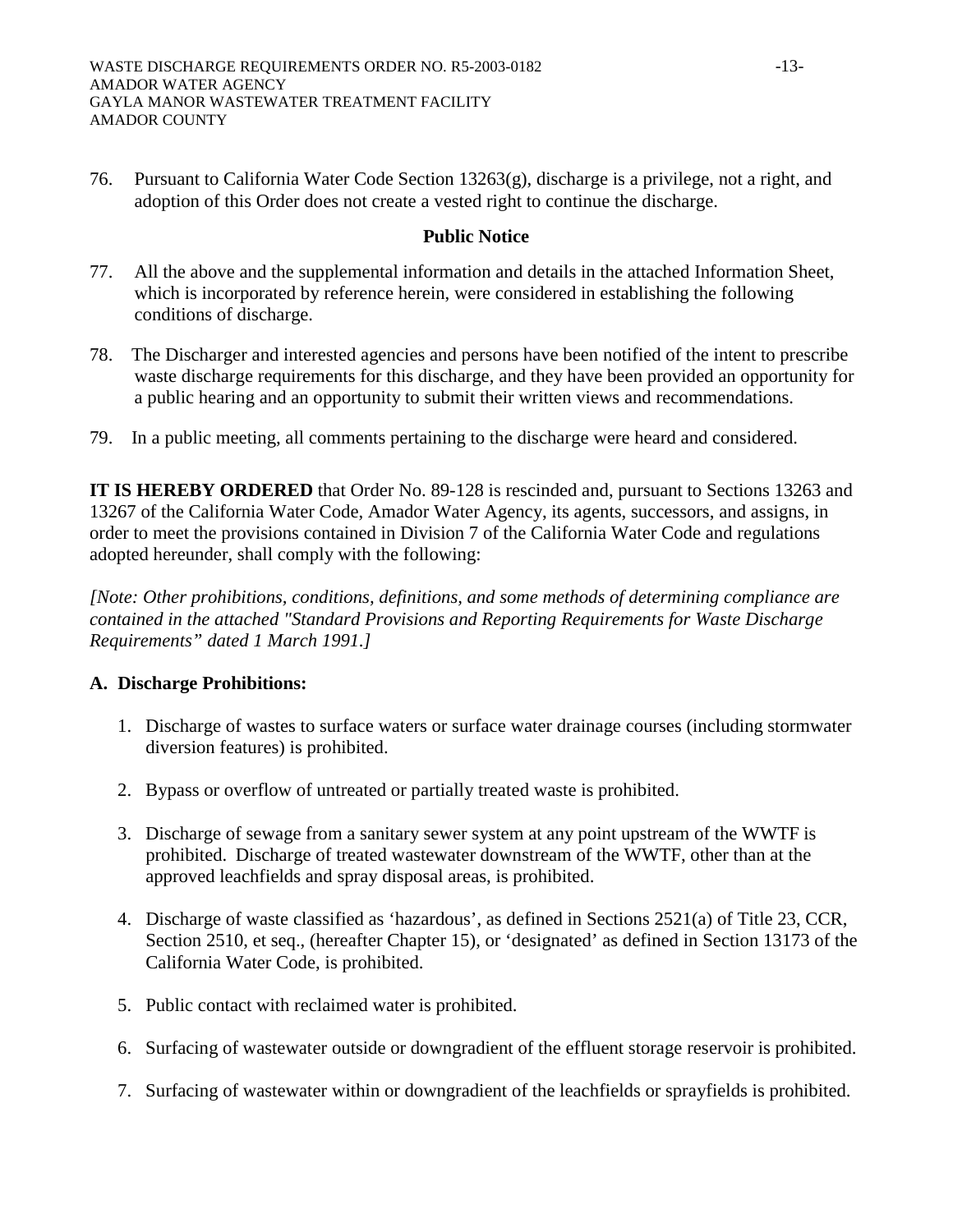8. The presence of leachate within one foot of the lowest finished field grade along a leachline is prohibited.

# **B. Discharge Specifications:**

- 1. The monthly average dry weather inflow to the WWTP shall not exceed 12,000 gpd.
- 2. The monthly average discharge of treated effluent to the leachfields shall not exceed 2,800 gpd.
- 3. Disposal of effluent shall be confined to the effluent storage reservoir, leachfields, and spray disposal areas as defined in this Order.
- 4. No waste constituent shall be released or discharged, or placed where it will be released or discharged, in a concentration or in a mass that causes violation of the Groundwater Limitations.
- 5. Neither the treatment nor the discharge shall cause a condition of pollution or nuisance as defined by the California Water Code, Section 13050.
- 6. Objectionable odor originating at the facility shall not be perceivable beyond the limits of the wastewater treatment and disposal areas.
- 7. As a means of discerning compliance with Discharge Specification No. 6, the dissolved oxygen content in the upper zone (one foot) of the effluent storage reservoir shall not be less than 1.0 mg/l.
- 8. Public contact with wastewater shall be precluded or controlled through such means as fences and signs, or acceptable alternatives.
- 9. The Discharger shall operate all systems and equipment to maximize treatment of wastewater and optimize the quality of the discharge.
- 10. The wastewater treatment, storage, and disposal system shall be designed, constructed, operated, and maintained to prevent inundation or washout due to floods with a 100-year return frequency.
- 11. The WWTF shall have sufficient treatment, storage, and disposal capacity to accommodate allowable wastewater flow, design seasonal precipitation, and ancillary infiltration and inflow during the winter months. Design seasonal precipitation shall be based on total annual precipitation using a return period of 100 years, distributed monthly in accordance with historical rainfall patterns.
- 12. The freeboard in the effluent storage reservoir shall never be less than two feet as measured vertically from the water surface to the lowest point of overflow.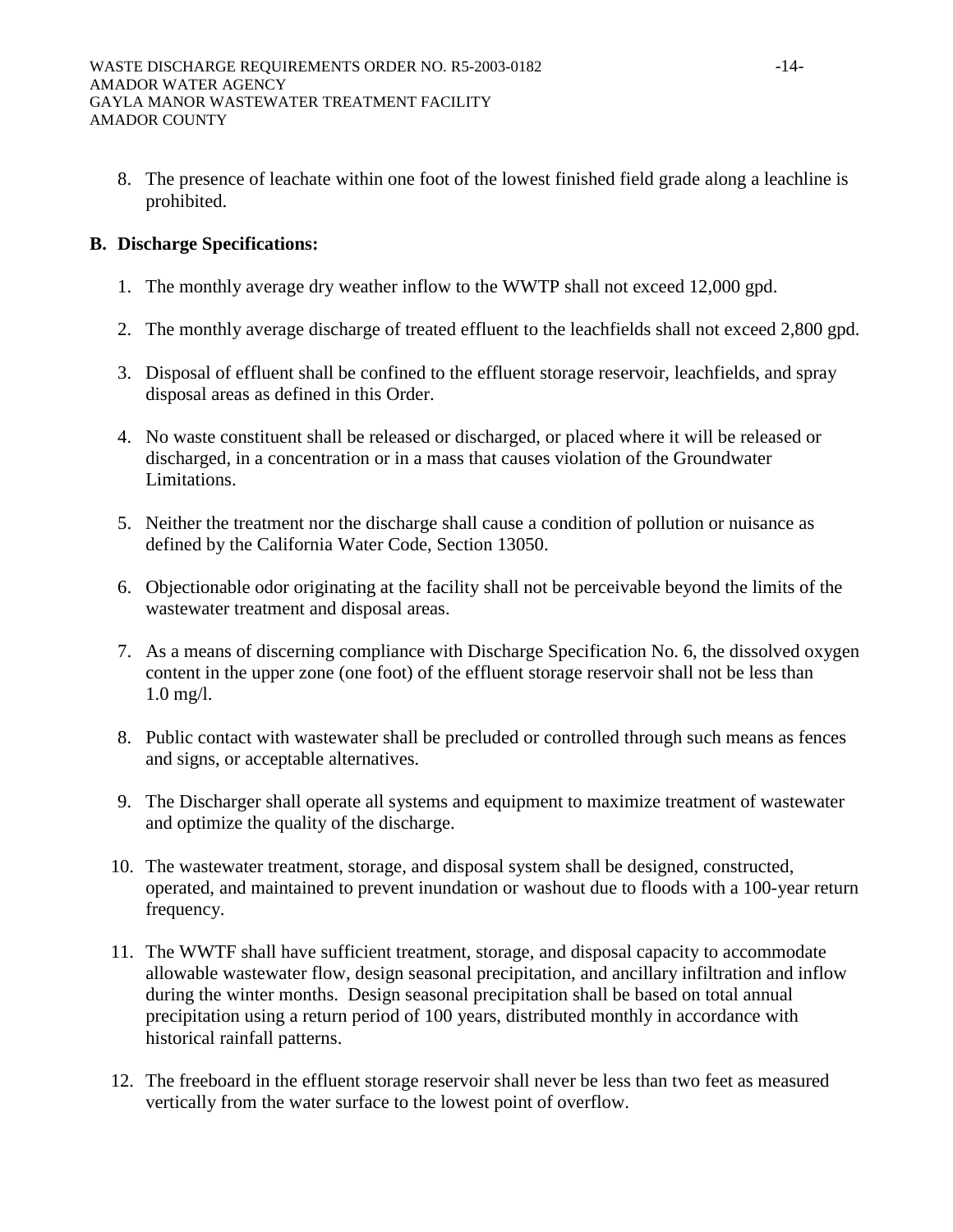- 13. By **1 November** each year, available reservoir storage capacity shall at least equal the volume necessary to comply with Discharge Specifications No. 11 and No. 12.
- 14. The Discharger shall implement the items described in the its May 2003 draft Operation and Maintenance Plan, or future revisions to that Plan.
- 15. The effluent storage reservoir shall be managed to prevent the breeding of mosquitoes. In particular,
	- a. An erosion control program shall be implemented to ensure that small coves and irregularities are not created around the perimeter of the waste surface.
	- b. Weeds shall be minimized through control of water depth, harvesting, and/or herbicides.
	- c. Dead algae, vegetation, and debris shall not accumulate on the water surface.

## **C. Effluent Limitations**

1. Effluent discharged from the chlorine contact chamber shall not exceed the following limits:

|                                 |           | Monthly         | Daily   |
|---------------------------------|-----------|-----------------|---------|
| Constituent                     | Units     | Average         | Maximum |
| BOD <sup>1</sup>                | mg/L      | 20              | 40      |
| <b>Total Settleable Solids</b>  | m/L       | 0.5             | 1.0     |
| <b>Total Coliform Organisms</b> | MPN/100ml | 23 <sup>2</sup> | 240     |

 $1$  BOD denotes 5-day biochemical oxygen demand at 20 $^{\circ}$  C.

<sup>2</sup> Measured as a monthly median.

 2. Effluent discharged to the effluent storage reservoir and/or leachfield shall not have a pH of less than 6.5 or greater than 8.4.

# **D. Spray Disposal Area Specifications**

- 1. Public contact with wastewater shall be controlled through use of fences and cautionary signs, and/or other appropriate means.
- 2. Application of effluent shall comply with the following setback requirements:

|                                                  | Minimum Irrigation |
|--------------------------------------------------|--------------------|
| Setback Definition <sup>1</sup>                  | Setback (feet)     |
| Edge of spray disposal area to property boundary | 50                 |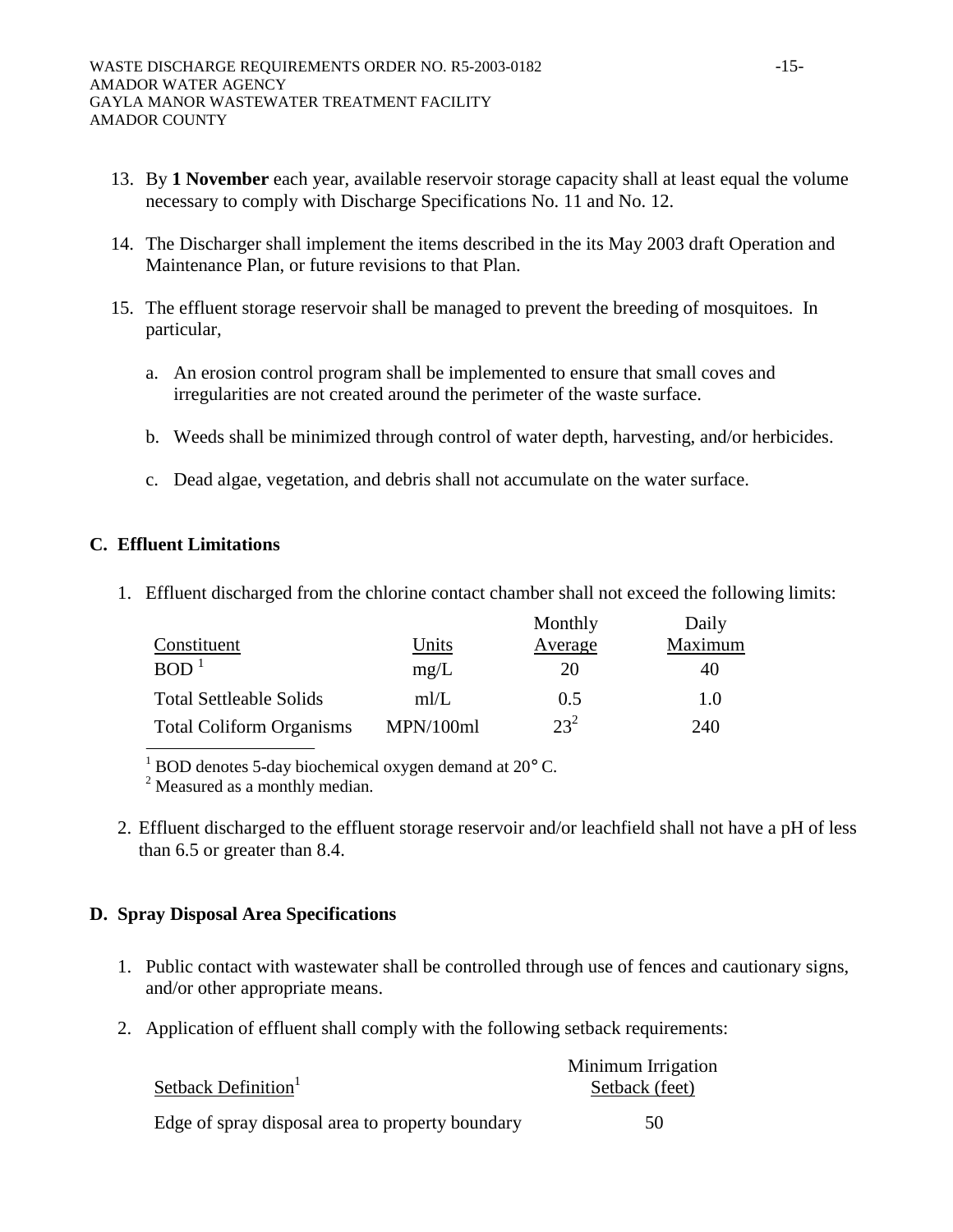#### WASTE DISCHARGE REQUIREMENTS ORDER NO. R5-2003-0182 -16-AMADOR WATER AGENCY GAYLA MANOR WASTEWATER TREATMENT FACILITY AMADOR COUNTY

|                                                                                                                                                              | Minimum Irrigation |
|--------------------------------------------------------------------------------------------------------------------------------------------------------------|--------------------|
| Setback Definition <sup>1</sup>                                                                                                                              | Setback (feet)     |
| Edge of spray disposal area to public road                                                                                                                   | 50                 |
| Edge of spray disposal area to irrigation well                                                                                                               | 100                |
| Edge of spray disposal area to domestic well                                                                                                                 | 100                |
| Edge of spray disposal area to manmade or natural<br>surface water drainage course <sup>2</sup><br>As defined by the wetted area produced during irrigation. | 50                 |

 $2$  Excluding ditches used exclusively for tailwater return.

- 3. Irrigation runoff (i.e., tailwater) shall be completely contained within the designated spray disposal area and shall not enter any surface water drainage course.
- 4. Irrigation of effluent shall not be performed within 24 hours of a forecasted storm, during a storm, within 24 hours after any measurable precipitation event, or when the ground is saturated.
- 5. Spray irrigation of effluent is prohibited when wind velocities exceed 30 mph.
- 6. The spray disposal area shall be managed to prevent breeding of mosquitoes. In particular:
	- a. There shall be no standing water 48 hours after irrigation ceases;
	- b. Tailwater ditches must be maintained essentially free of emergent, marginal, and floating vegetation, and;
	- c. Low-pressure and unpressurized pipelines and ditches accessible to mosquitoes shall not be used to store effluent

### **E. Leachfield and Septic Tank Specifications**

The Discharger shall complete the following actions regarding the septic tanks and leachfield:

- 1. Inspect each septic tank at least annually.
- 2. Cut vegetation in the leachfield area as needed to prevent threat of root intrusion into the leachlines and drainage rocks, and remove the vegetative litter.
- 3. Annually inspect, and if necessary, clean the leachfield's distribution piping.
- 4. Properly maintain the septic tanks, including requiring a homeowner to pump a tank when any one of the following conditions exist, or can be reasonably projected to occur before the next inspection of a tank:
	- a. The combined thickness of sludge and scum exceeds one-third of the tank depth of the first compartment,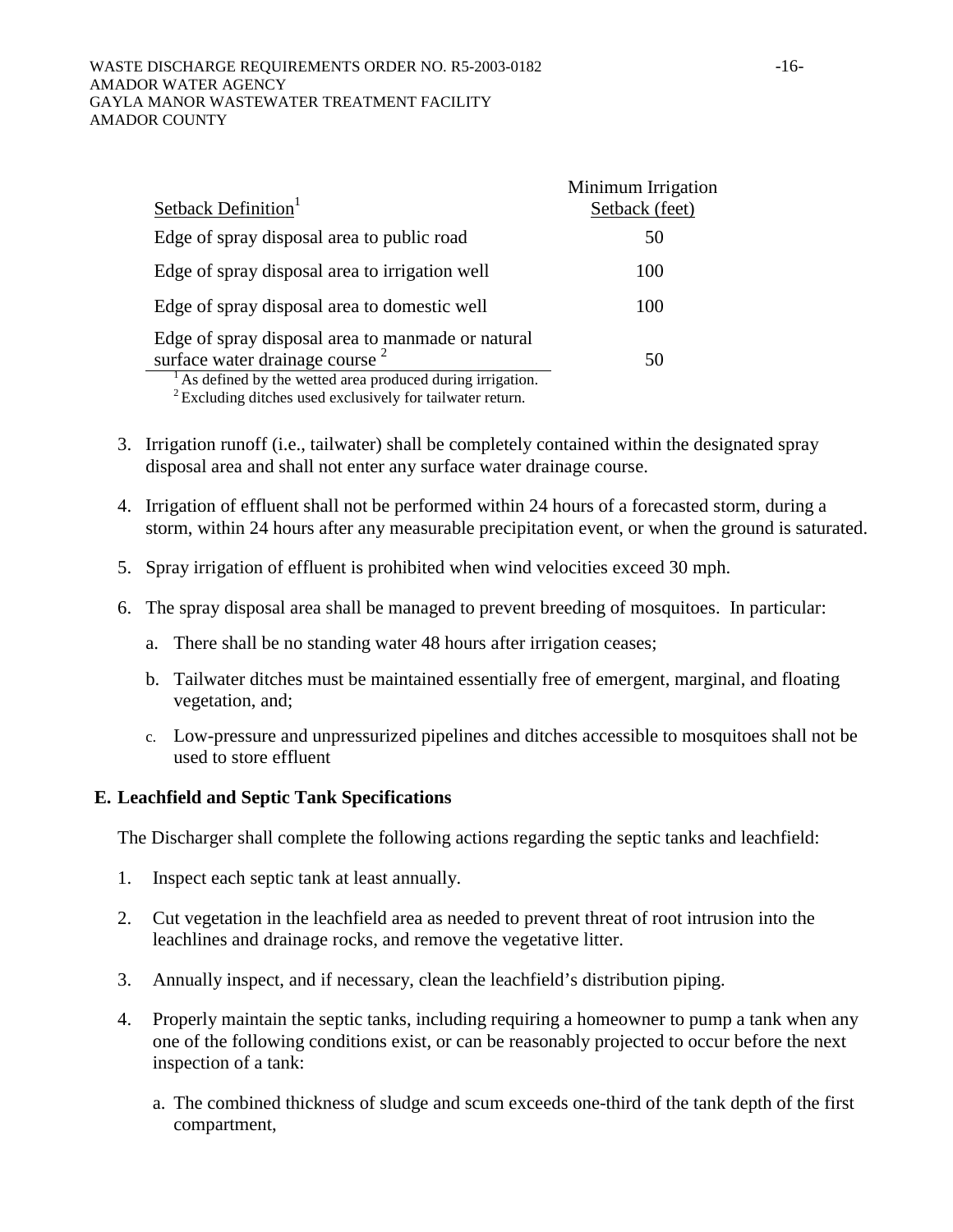- b. The scum layer is within three inches of the outlet device; or,
- c. The sludge layer is within eight inches of the outlet device.
- 5. Require septic tanks that are cracked or otherwise damaged be promptly repaired or replaced.
- 6. Require homeowners to clean septic tank filters on a regular basis.
- 7. Inform homeowners, through a public education program, about the chemicals and action which have the potential to impair the proper and sustained functioning of the WWTF, including the leachfield. Chemicals of concern include self-regenerating water softeners, acid and organic chemical solvent septic system additives, and kitchen greases and oils. Actions of concern include the excessive use of garbage disposal systems, connecting rainfall drainage controls to the collection system, and draining swimming pools into the collection system.

## **F. General Solids Disposal Specifications:**

Sludge, as used in this document, means the solid, semisolid, and liquid residues removed during primary, secondary, or advanced wastewater treatment processes. Solid waste refers to grit and screenings generated during preliminary treatment. Residual sludge means sludge that will not be subject to further treatment at the WWTF. Biosolids refers to sludge that has been treated and tested and shown to be capable of being beneficially and legally used pursuant to federal and state regulations as a soil amendment for agriculture, silviculture, horticulture, and land reclamation activities.

- 1. Sludge and solid waste shall be removed from screens, sumps, ponds, and tanks as needed to ensure optimal plant operation.
- 2. Treatment and storage of sludge generated by the WWTF shall be confined to the WWTF property, and shall be conducted in a manner that precludes infiltration of waste constituents into soils in a mass or at concentrations that will violate the Groundwater Limitations of this Order.
- 3. Any storage of residual sludge, solid waste, and biosolids at the WWTF shall be temporary, and the waste shall be controlled and contained in a manner that minimizes leachate formation and precludes infiltration of waste constituents into soils in a mass or at concentrations that will violate the Groundwater Limitations of this Order.
- 4. Residual sludge, biosolids, and solid waste shall be disposed of in a manner approved by the Executive Officer and consistent with Title 27. Removal for further treatment, disposal, or reuse at disposal sites (i.e., landfills, WWTFs, composting sites, soil amendment sites) operated in accordance with valid waste discharge requirements issued by a regional water quality control board will satisfy this specification.
- 5. Use of biosolids as a soil amendment shall comply with valid waste discharge requirements issued by a regional water quality control board. In most cases, this will mean the General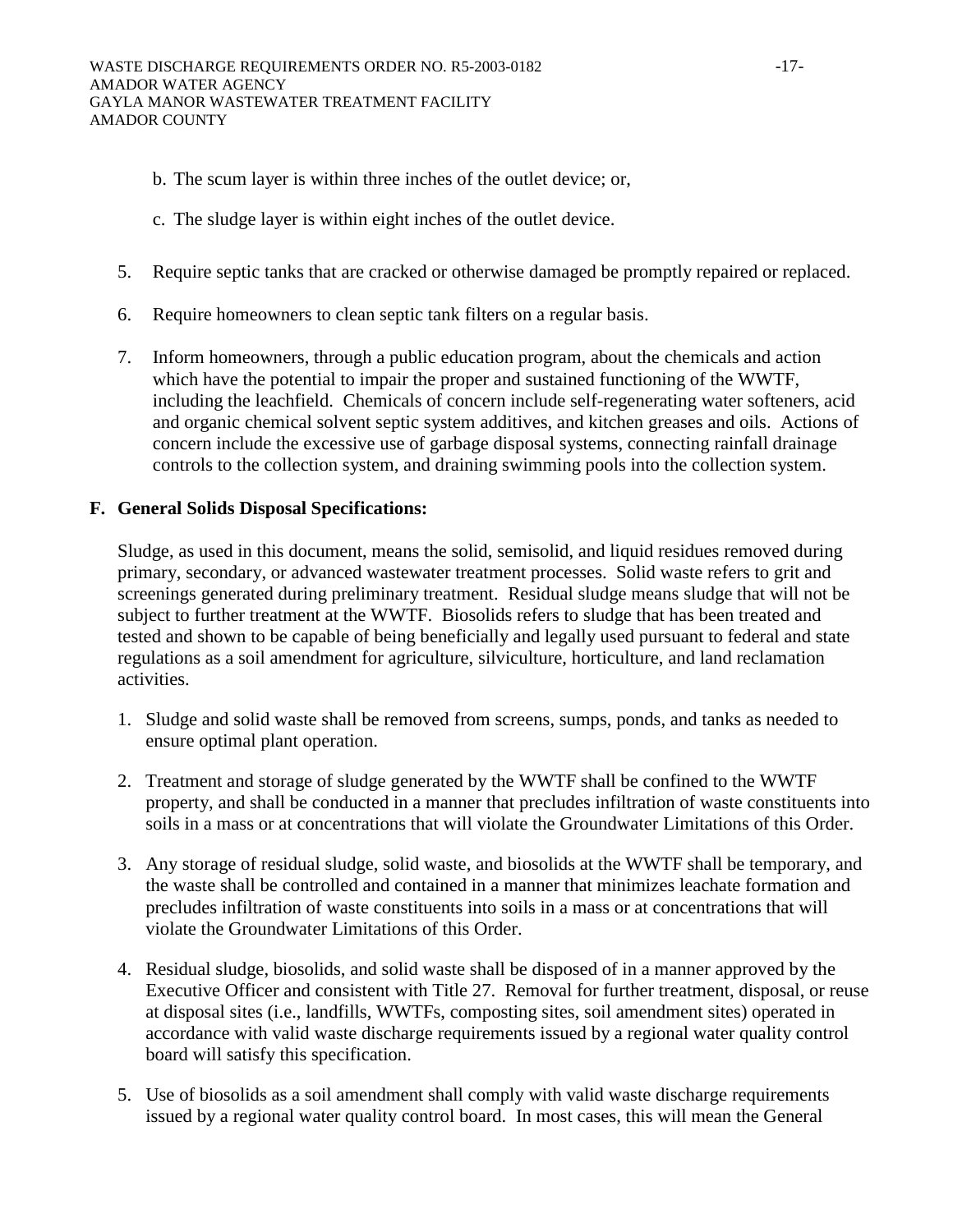Biosolids Order (State Water Resources Control Board Water Quality Order No. 2000-10-DWQ, *General Waste Discharge Requirements for the Discharge of Biosolids to Land for Use as a Soil Amendment in Agricultural, Silvicultural, Horticultural, and Land Reclamation Activities*). For a biosolids use project to be covered by the General Biosolids Order, the Discharger must file a complete Notice of Intent and receive a Notice of Applicability for each project.

6. Use and disposal of biosolids shall comply with the self-implementing federal regulations of Title 40, Code of Federal Regulations (CFR), Part 503, which are subject to enforcement by the U.S. EPA, not the Regional Board. If during the life of this Order, the State accepts primacy for implementation of 40 CFR 503, then the Regional Board may also initiate enforcement where appropriate.

## **G. Groundwater Limitations:**

- 1. Release of waste constituents from any wastewater treatment, storage, or disposal system component associated with the WWTF shall not cause groundwater under and beyond that system component, as determined by an approved well monitoring network, to:
	- a. Contain any of the following constituents in concentration greater than as listed or greater than ambient background quality, whichever is greater:

| Units      | Limitation |
|------------|------------|
| mg/l       | 1.5        |
| mg/L       | 0.7        |
| mg/L       | 106        |
| mg/L       | 0.3        |
| mg/L       | 0.05       |
| mg/L       | 69         |
| MPN/100 mL | < 2.2      |
| mg/L       | 450        |
| mg/L       | 10         |
| mg/L       | 1          |
| mg/L       | 10         |
| $\mu$ g/l  | 4          |
| $\mu$ g/l  | 0.27       |
| $\mu$ g/l  | 1.1        |
| $\mu$ g/l  | 0.37       |
|            |            |

 $<sup>1</sup>$ . A cumulative impact limit that accounts for several dissolved constituents in</sup> addition to those listed here separately [e.g., alkalinity (carbonate and bicarbonate), calcium, hardness, phosphate, and potassium].

b. Exhibit a pH of less than 6.5 or greater than 8.4 pH units.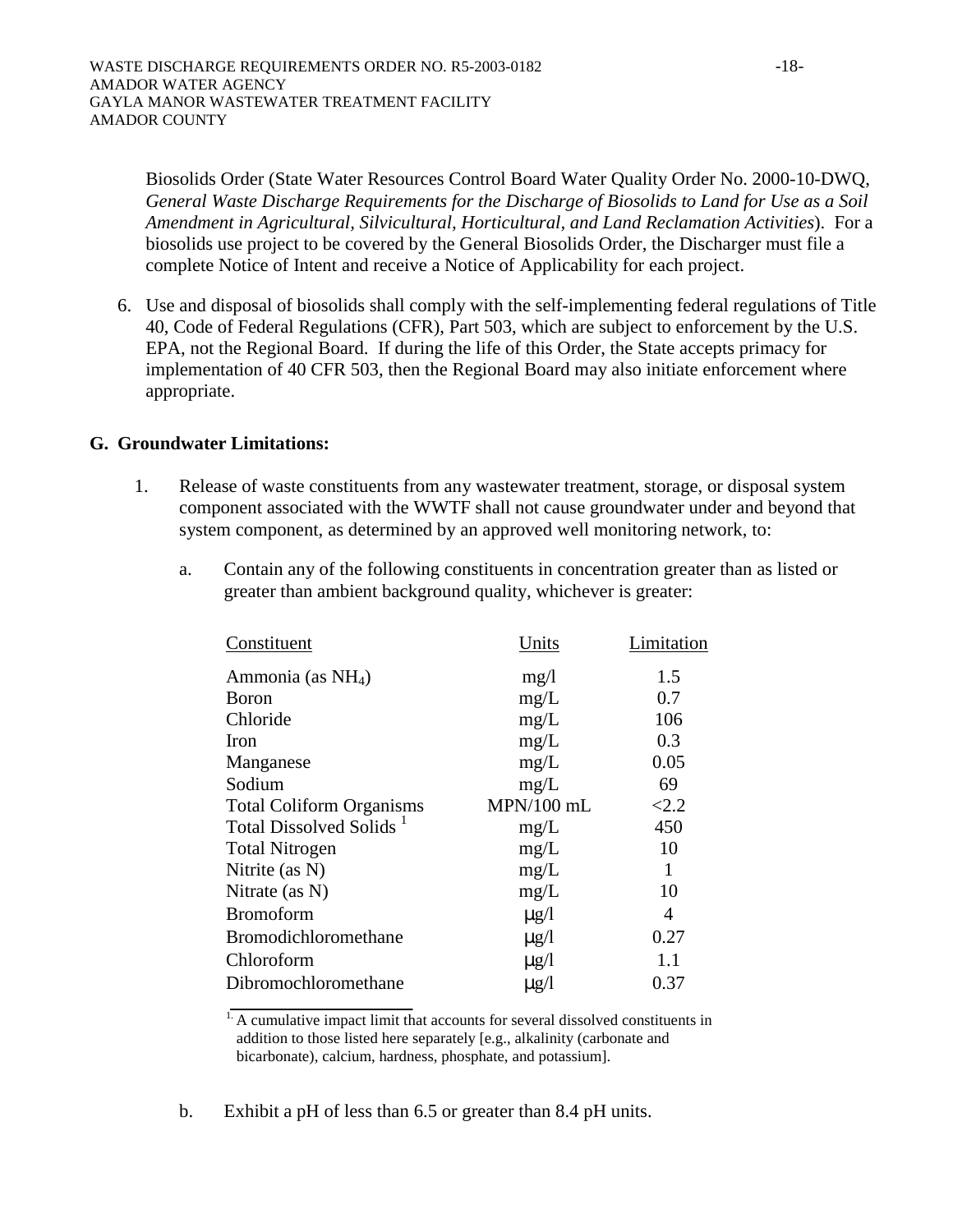c. Impart taste, odor, or color that creates nuisance or could impair any beneficial use.

## **H. Provisions**

- 1. The following reports shall be submitted pursuant to Section 13267 of the California Water Code and shall be prepared as described by Provision H.2.
	- a. By **1 March 2004**, the Discharger shall submit either a Notice of Non-Applicability, an application for a No Exposure Certification, or a Notice of Intent to comply with State Board Water Quality Order No. 97-03-DWQ for discharges of stormwater from the facility.
	- b. **At least 90 days prior** to any sludge removal or disposal from the treatment facility, the Discharger shall submit a *Sludge Cleanout Plan*. The plan shall include a detailed program and schedule for periodic tank and/or reservoir cleanout and disposal of sludge, provide a description on how sludge will be stored and handled on-site, and provide a description of where the sludge will be disposed of.
- 2. In accordance with California Business and Professions Code Sections 6735, 7835, and 7835.1, engineering and geologic evaluations and judgments shall be performed by or under the direction of registered professionals competent and proficient in the fields pertinent to the required activities. All technical reports specified herein that contain workplans for investigations and studies, that describe the conduct of investigations and studies, or that contain technical conclusions and recommendations concerning engineering and geology shall be prepared by or under the direction of appropriately qualified professional(s), even if not explicitly stated. Each technical report submitted by the Discharger shall the professional's signature and/or stamp of the seal.
- 3. The Discharger shall comply with Monitoring and Reporting Program No. R5-2003-0182, which is part of this Order, and any revisions thereto as ordered by the Executive Officer
- 4. The Discharger shall comply with the "Standard Provisions and Reporting Requirements for Waste Discharge Requirements", dated 1 March 1991, which are attached hereto and made part of this Order by reference. This attachment and its individual paragraphs are commonly referenced as "Standard Provision(s)."
- 5. The Discharger shall use the best practicable cost-effective control technique(s) including proper operation and maintenance, to comply with discharge limits specified in this order.
- 6. The Discharger shall provide certified wastewater treatment plant operators in accordance with Title 23 of the California Code of Regulations, Division 3, Chapter 26
- 7. As described in the Standard Provisions, the Discharger shall report promptly to the Regional Board any material change or proposed change in the character, location, or volume of the discharge.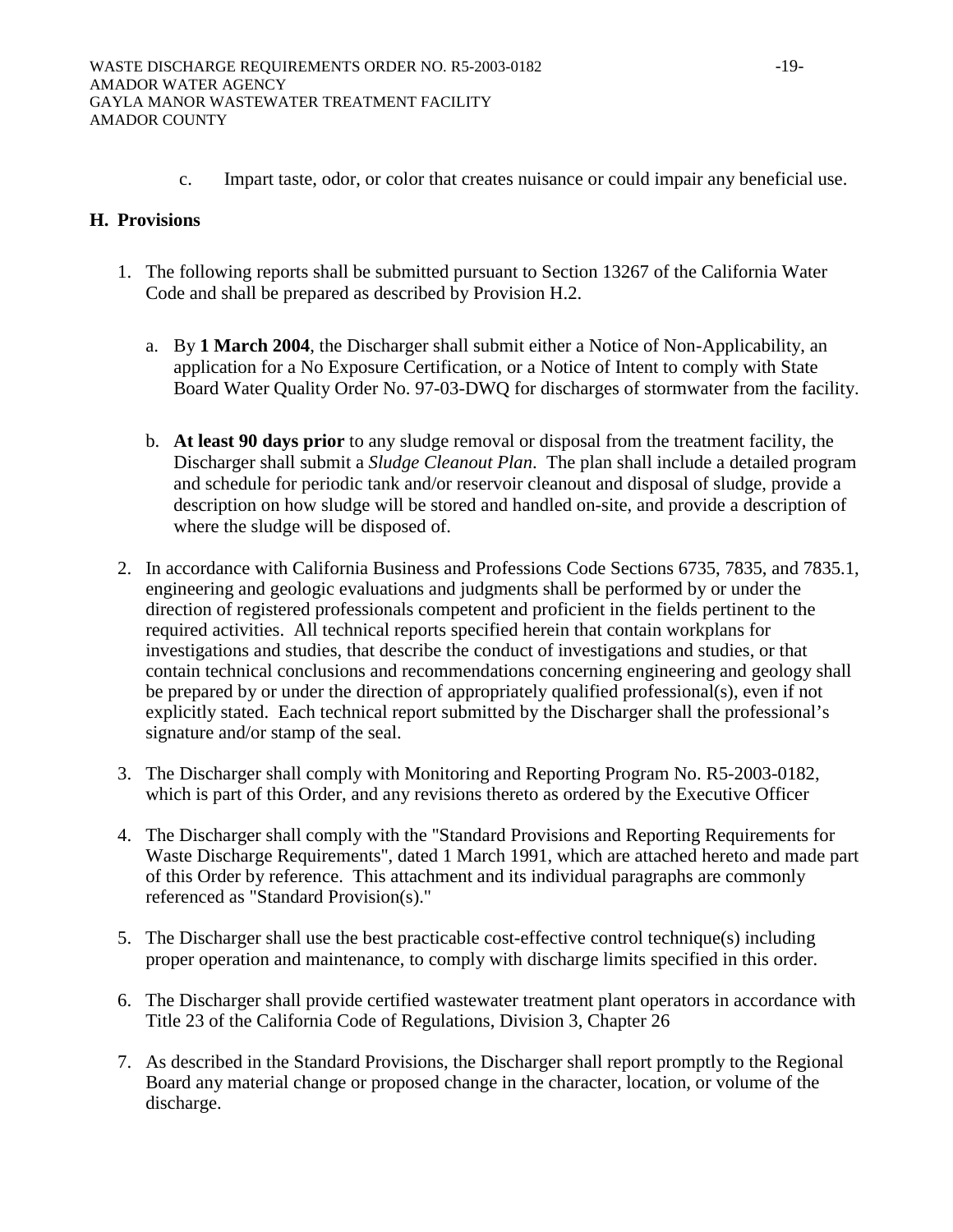- 8. Upon the reduction, loss, or failure of the sanitary sewer system resulting in a sanitary sewer overflow, the Discharger shall take any necessary remedial action to (a) control or limit the volume of sewage discharged, (b) terminate the sewage discharge as rapidly as possible, and (c) recover as much as possible of the sewage discharged (including wash down water) for proper disposal. The Discharger shall implement all applicable remedial actions including, but not limited to, the following:
	- a. Interception and rerouting of sewage flows around the sewage line failure;
	- b. Vacuum truck recovery of sanitary sewer overflows and wash down water;
	- c. Use of portable aerators where complete recovery of the sanitary sewer overflows are not practicable and where severe oxygen depletion is expected in surface waters; and
	- d. Cleanup of sewage-related debris at the overflow site.
- 9. The Discharger shall report to the Regional Board any toxic chemical release data it reports to the State Emergency Response Commission within 15 days of reporting the data to the Commission pursuant to section 313 of the "Emergency Planning and Community Right to Know Act of 1986."
- 10. The Discharger shall not allow pollutant-free wastewater to be discharged into the wastewater collection, treatment, and disposal system in amounts that significantly diminish the system's capability to comply with this Order. Pollutant-free wastewater includes rainfall, groundwater, cooling waters, and condensates that are essentially free of pollutants.
- 11. The Discharger shall submit to the Regional Board on or before each compliance report due date, the specified document or, if appropriate, a written report detailing compliance or noncompliance with the specific schedule date and task. If noncompliance is being reported, then the Discharge shall state the reasons for such noncompliance and provide an estimate of the date when the Discharger will be in compliance. The Discharger shall notify the Regional Board in writing when it returns to compliance with the time schedule.
- 12. In the event of any change in control or ownership of land or waste discharge facilities escribed herein, the Discharger shall notify the succeeding owner or operator of the existence of this Order by letter, a copy of which shall be immediately forwarded to this office.
- 13. The Discharger must comply with all conditions of this Order, including timely submittal of technical and monitoring reports as directed herein or by the Executive Officer pursuant to Section 13267 of the CWC. Violations may result in enforcement action, including Regional Board or court orders requiring corrective action or imposing civil monetary liability, or in revision or rescission of this Order.
- 14. A copy of this Order shall be kept at the operations facility for the wastewater treatment facility. Key operating personnel shall be familiar with its contents.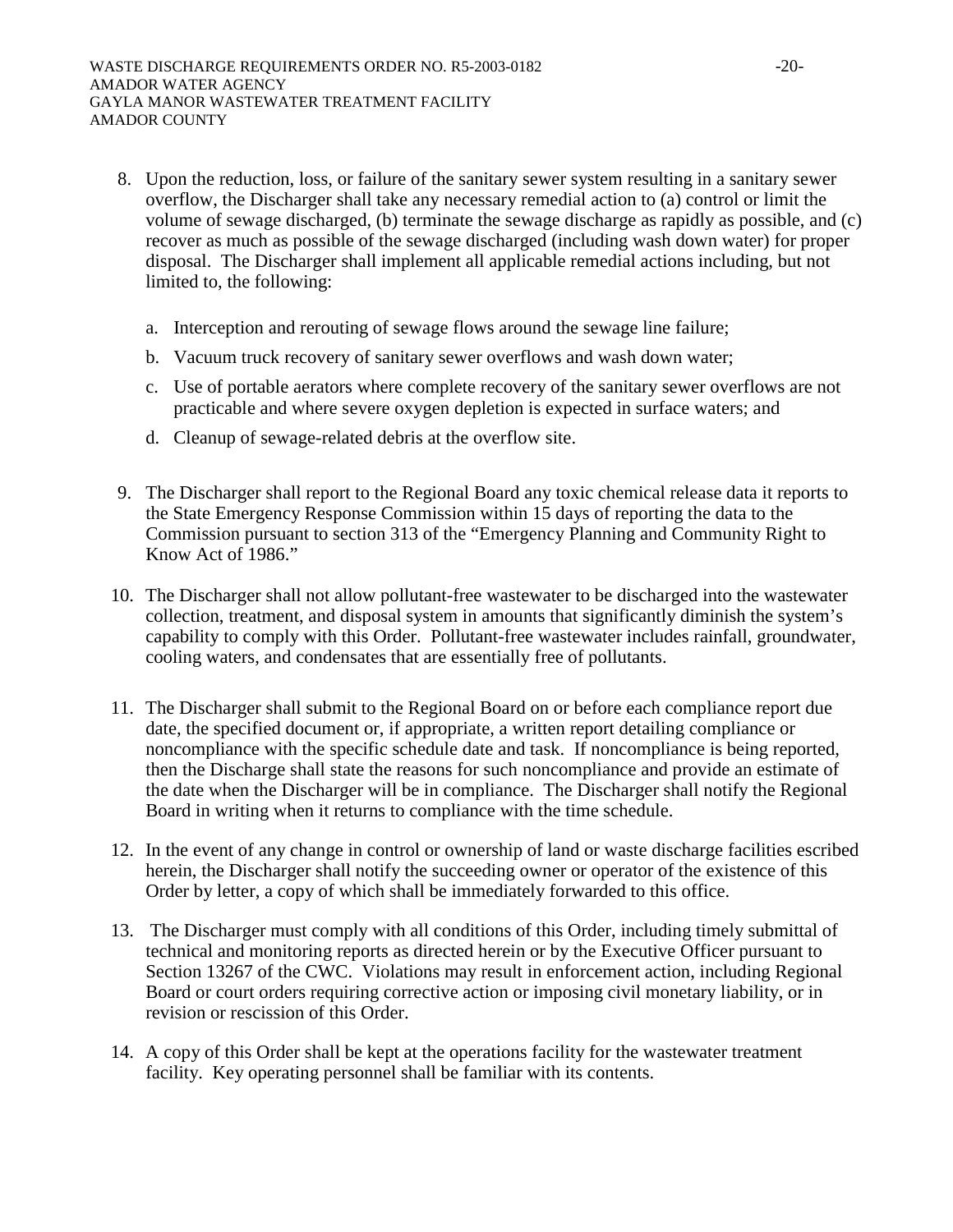15. The Regional Board will review this Order periodically and will revise requirements when necessary.

I, THOMAS R. PINKOS, Executive Officer, do hereby certify the foregoing is a full, true, and correct copy of an Order adopted by the California Regional Water Quality Control Board, Central Valley Region, on 5 December 2003.

THOMAS R. PINKOS, Executive Officer

**Attachments** JSK: 5-Dec-03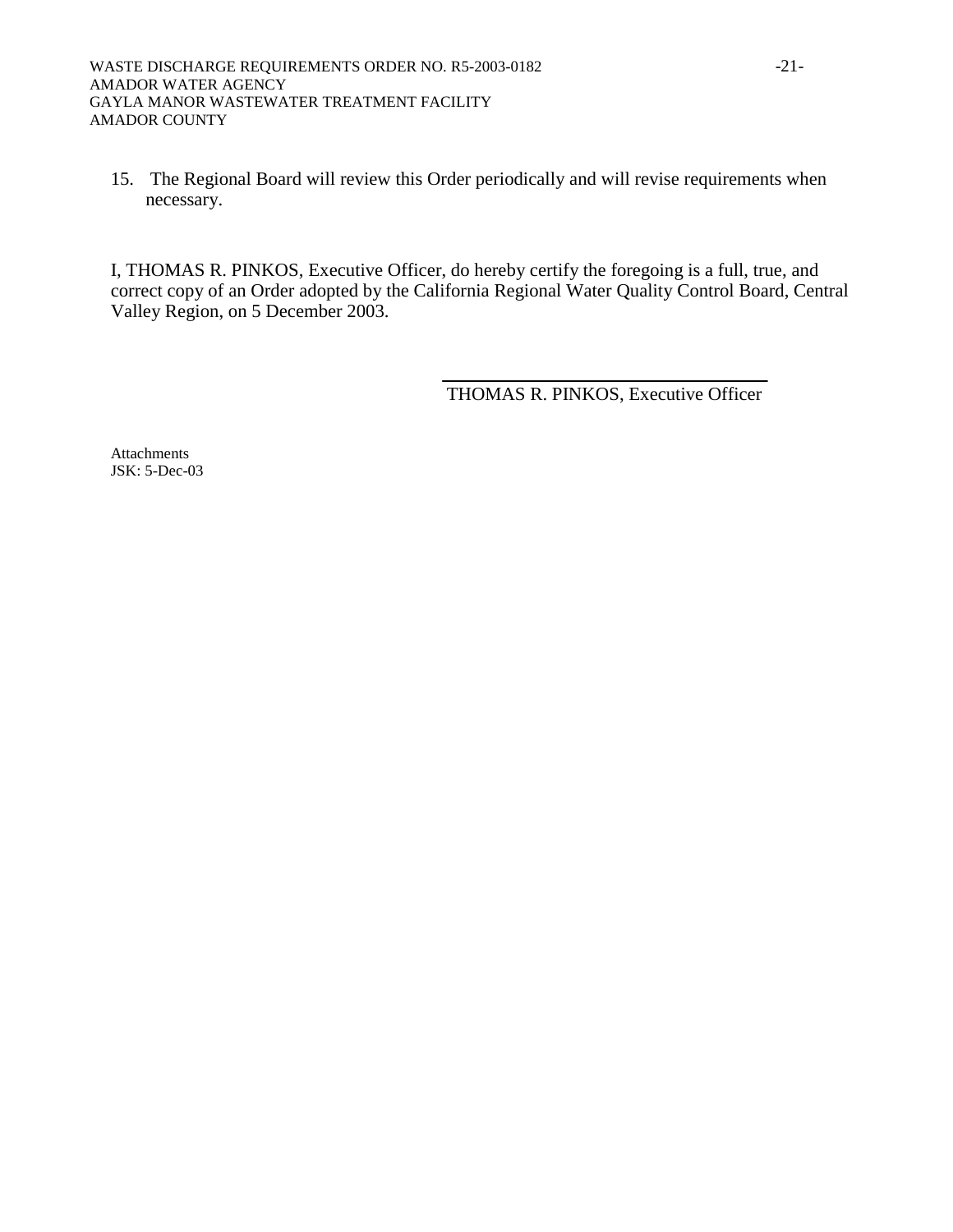# CALIFORNIA REGIONAL WATER QUALITY CONTROL BOARD CENTRAL VALLEY REGION

## MONITORING AND REPORTING PROGRAM NO. R5-2003-0182

### FOR

# AMADOR WATER AGENCY GAYLA MANOR WASTEWATER TREATMENT FACILITY AMADOR COUNTY

This Monitoring and Reporting Program (MRP) presents requirements for monitoring of septic tanks, wastewater influent, effluent, storage reservoir, spray disposal areas, groundwater, sludge, and water supply. This MRP is issued pursuant to Water Code Section 13267. The Discharger shall not implement any changes to this MRP unless and until a revised MRP is issued by the Executive Officer. Specific sample station locations shall be approved by Regional Board staff prior to implementation of sampling activities.

All wastewater samples should be representative of the volume and nature of the discharge. The time, date, and location of each grab sample shall be recorded on the sample chain of custody form. Field testing instruments (such as those used to test pH and dissolved oxygen) may be used provided that:

- 1. The operator is trained in proper use and maintenance of the instruments;
- 2. The instruments are field calibrated prior to each monitoring event;
- 3. Instruments are serviced and/or calibrated per manufacturer's recommendations; and
- 4. Field calibration reports are submitted as described in the "Reporting" section of this MRP.

# **SEPTIC TANK MONITORING**

The Discharger shall monitor each septic tank and report this information in the annual reports. Each septic tank shall be inspected as described below.

| Parameter                                                                                                                  | Units         | Type of<br>Measurement | Minimum<br><b>Inspection</b> | Reporting<br><b>Frequency</b> |
|----------------------------------------------------------------------------------------------------------------------------|---------------|------------------------|------------------------------|-------------------------------|
| Current and projected <sup>1,2</sup><br>sludge depth and scum<br>thickness in the first<br>compartment of each septic tank | Feet          | <b>Staff Gauge</b>     | Annually                     | Annually                      |
| Current and projected <sup>1,2</sup><br>distance between bottom of<br>scum layer and bottom of<br>outlet device            | <b>Inches</b> | <b>Staff Gauge</b>     | Annually                     | Annually                      |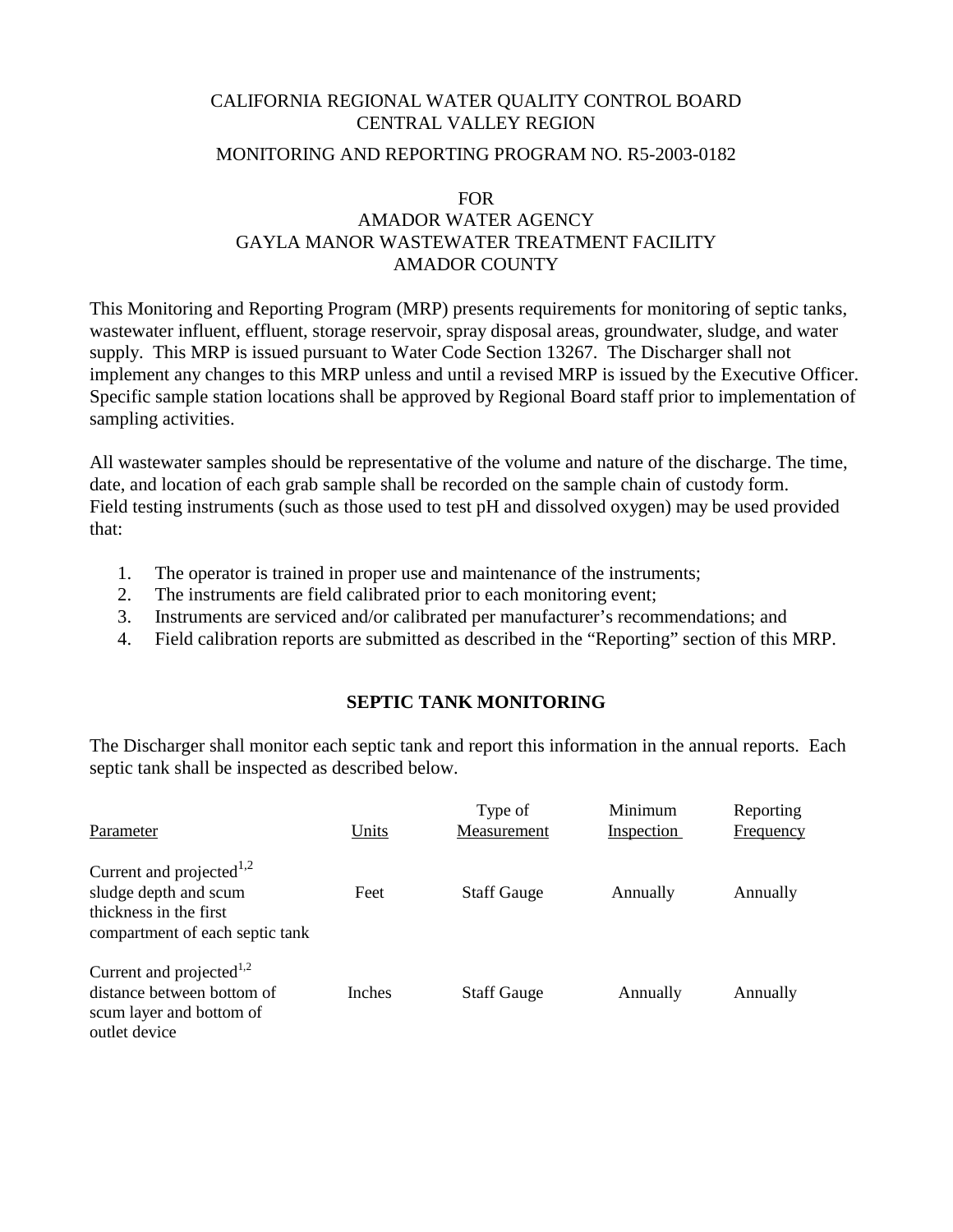#### MONITORING AND REPORTING PROGRAM NO. R5-2003-0182 -2- AMADOR WATER AGENCY GAYLA MANOR WASTEWATER TREATMENT FACILITY AMADOR COUNTY

| Type of                                                                                                         | Minimum | Type of            | Minimum    | Reporting |
|-----------------------------------------------------------------------------------------------------------------|---------|--------------------|------------|-----------|
| Parameter                                                                                                       | Units   | Measurement        | Inspection | Frequency |
| Current and projected <sup>1, 2</sup><br>distance between top of<br>sludge layer and bottom of<br>outlet device | Inches  | <b>Staff Gauge</b> | Annually   | Annually  |

1 Depth and distance projected to occur one year from the date of measurement based on historical patterns and professional judgement.

 $2^2$  Visual inspection for signs of damages, leakage, or deterioration

The Discharger shall retain records of each inspection, by street address, noting the date and measured readings and calculations. The Discharger will also record when cleaning is required, the date of notice to the homeowner, the condition of the tank, and the date that cleaning or repair occurred and by whom. Copies of the Liquid Waste Hauler manifests shall be retained for review as with any other record concerning documentation of compliance with the Order.

#### **INFLUENT MONITORING**

Influent samples shall be collected at approximately the same time as effluent samples and should be representative of the influent. Influent monitoring shall include the following:

|                                  |              |                  | Sampling         | Reporting        |
|----------------------------------|--------------|------------------|------------------|------------------|
| Constituent                      | <u>Units</u> | Type of Sample   | <b>Frequency</b> | <b>Frequency</b> |
| Flow <sup>1</sup>                | gpd          | Continuous Meter | Daily            | Monthly          |
| BOD <sub>5</sub> <sup>2, 3</sup> | mg/L         | Grab             | Monthly          | Monthly          |

 $1$  The meter shall be placed after the gravel filter bed but prior to discharge to the storage reservoir or leachfield.

 $2^2$  5-day biochemical oxygen demand.

İ

<sup>3</sup> BOD influent samples shall be collected prior to discharge into the recirculating gravel beds.

### **EFFLUENT MONITORING**

Samples of effluent shall be collected immediately downstream of the chlorine contact basin. At a minimum, effluent monitoring shall consist of the following:

|                                 |                       |                       | Sampling             | Reporting        |
|---------------------------------|-----------------------|-----------------------|----------------------|------------------|
| Constituent                     | <u>Units</u>          | <b>Type of Sample</b> | Frequency            | <b>Frequency</b> |
| BOD <sup>1</sup>                | mg/L                  | Grab                  | Weekly               | Monthly          |
| <b>Total Suspended Solids</b>   | mg/L                  | Grab                  | Weekly               | Monthly          |
| <b>Total Coliform Organisms</b> | $MPN2/100$ ml         | Grab                  | Weekly               | Monthly          |
| pH                              | <b>Standard Units</b> | Grab                  | Weekly               | Monthly          |
| <b>Total Dissolved Solids</b>   | mg/L                  | Grab                  | Monthly <sup>3</sup> | Monthly          |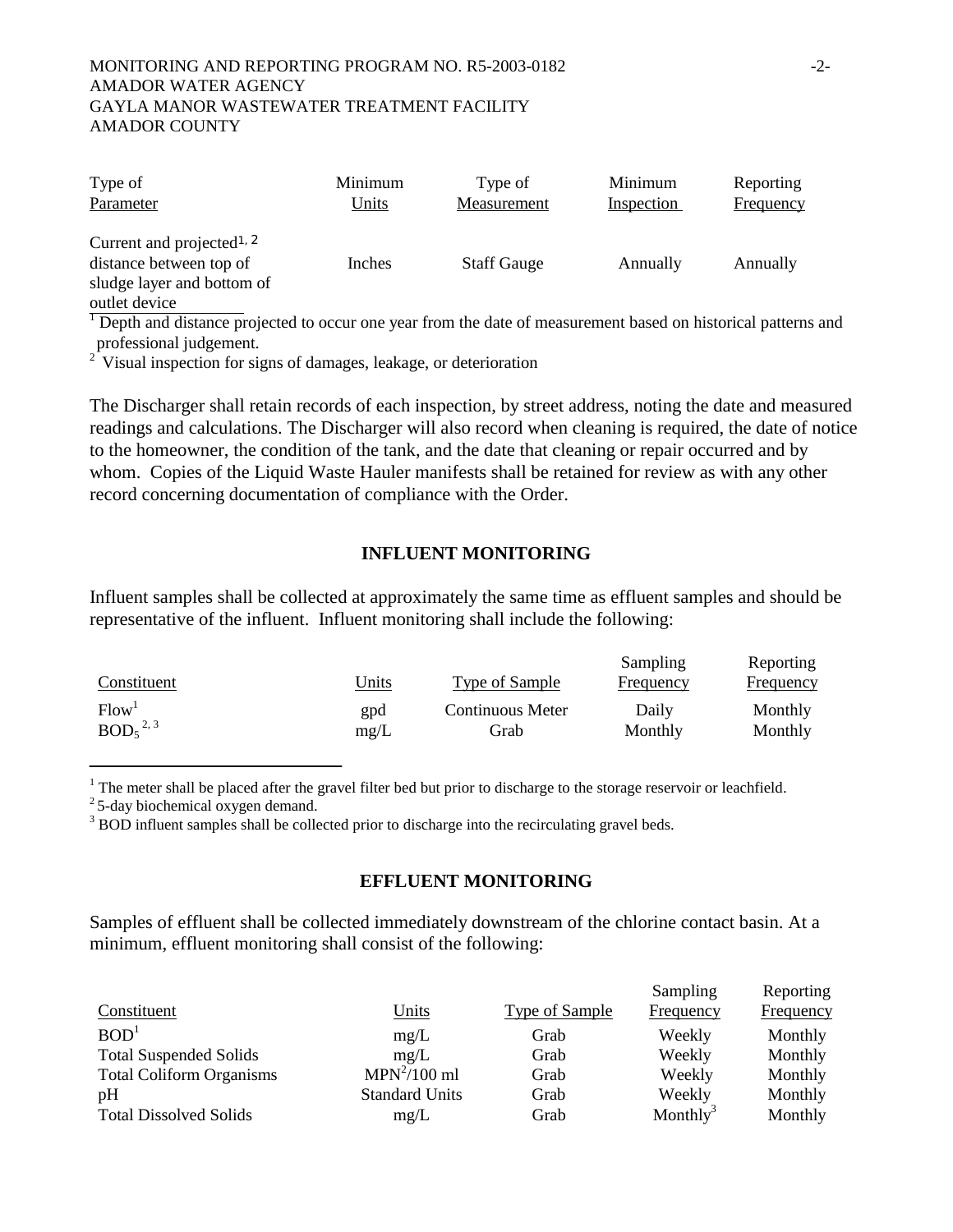#### MONITORING AND REPORTING PROGRAM NO. R5-2003-0182 -3- AMADOR WATER AGENCY GAYLA MANOR WASTEWATER TREATMENT FACILITY AMADOR COUNTY

|                                |              |                       | Sampling             | Reporting        |
|--------------------------------|--------------|-----------------------|----------------------|------------------|
| Constituent                    | <u>Units</u> | <b>Type of Sample</b> | Frequency            | <b>Frequency</b> |
| Sodium                         | mg/L         | Grab                  | Monthly <sup>3</sup> | Monthly          |
| Chloride                       | mg/L         | Grab                  | Monthly <sup>3</sup> | Monthly          |
| Nitrate as Nitrogen            | mg/L         | Grab                  | Monthly <sup>3</sup> | Monthly          |
| Total Kjeldahl Nitrogen        | mg/L         | Grab                  | Monthly <sup>3</sup> | Monthly          |
| Standard Minerals <sup>3</sup> | mg/L         | Grab                  | Annually             | Annually         |

<sup>1</sup> 5-day Biochemical Oxygen Demand <sup>2</sup> Most Probable Number

Samples shall be collected monthly through December 2004. Beginning January 2005 samples shall be collected quarterly.<br><sup>4</sup> Standard Minerals shall include, at a minimum, the following elements/compounds: barium, calcium, magnesium,

potassium, sodium, sulfate, total alkalinity (including alkalinity series), and hardness.

### **STORAGE RESERVOIR MONITORING**

The effluent storage reservoir shall be monitored as follows. If the reservoir is empty on the scheduled monitoring date, the Discharger shall report the freeboard monitoring result as "dry".

| Constituent                   | Units      | <b>Type of Sample</b> | Sampling<br>Frequency | Reporting<br>Frequency |
|-------------------------------|------------|-----------------------|-----------------------|------------------------|
| Dissolved Oxygen              | mg/L       | Grab                  | Weekly                | Monthly                |
| Freeboard                     | $0.1$ feet | Measurement           | Weekly                | Monthly                |
| Odors                         |            | Observation           | Weekly                | Monthly                |
| Levee condition <sup>2</sup>  |            | Observation           | Weekly                | Monthly                |
| <b>Total Dissolved Solids</b> | mg/L       | Grab                  | Quarterly             | Monthly <sup>3</sup>   |
| Nitrate as Nitrogen           | mg/L       | Grab                  | Quarterly             | Monthly <sup>3</sup>   |
| Total Kjeldahl Nitrogen       | mg/L       | Grab                  | Quarterly             | Monthly <sup>3</sup>   |

<sup>1</sup> Samples shall be collected at a depth of one foot, opposite the inlet. Samples shall be collected between 0700 and 0900 hours.<br><sup>2</sup> Containment levees shall be observed for signs of seepage or surfacing water along the exterior toe of the levees. If

surfacing water is found, then a sample shall be collected and tested for total dissolved solids.

<sup>3</sup> Results to be included in the monthly report submitted immediately after the samples were collected.

## **SPRAY DISPOSAL AREA MONITORING**

Monitoring of the spray disposal areas shall be conducted when the disposal areas are used, and the results shall be included in the monthly monitoring report. Evidence of erosion, saturation, irrigation runoff, or the presence of nuisance conditions shall be noted in the report. Storage reservoir monitoring results shall be used in calculations to ascertain loading rates at the spray disposal areas. Monitoring of the spray disposal areas shall include the following: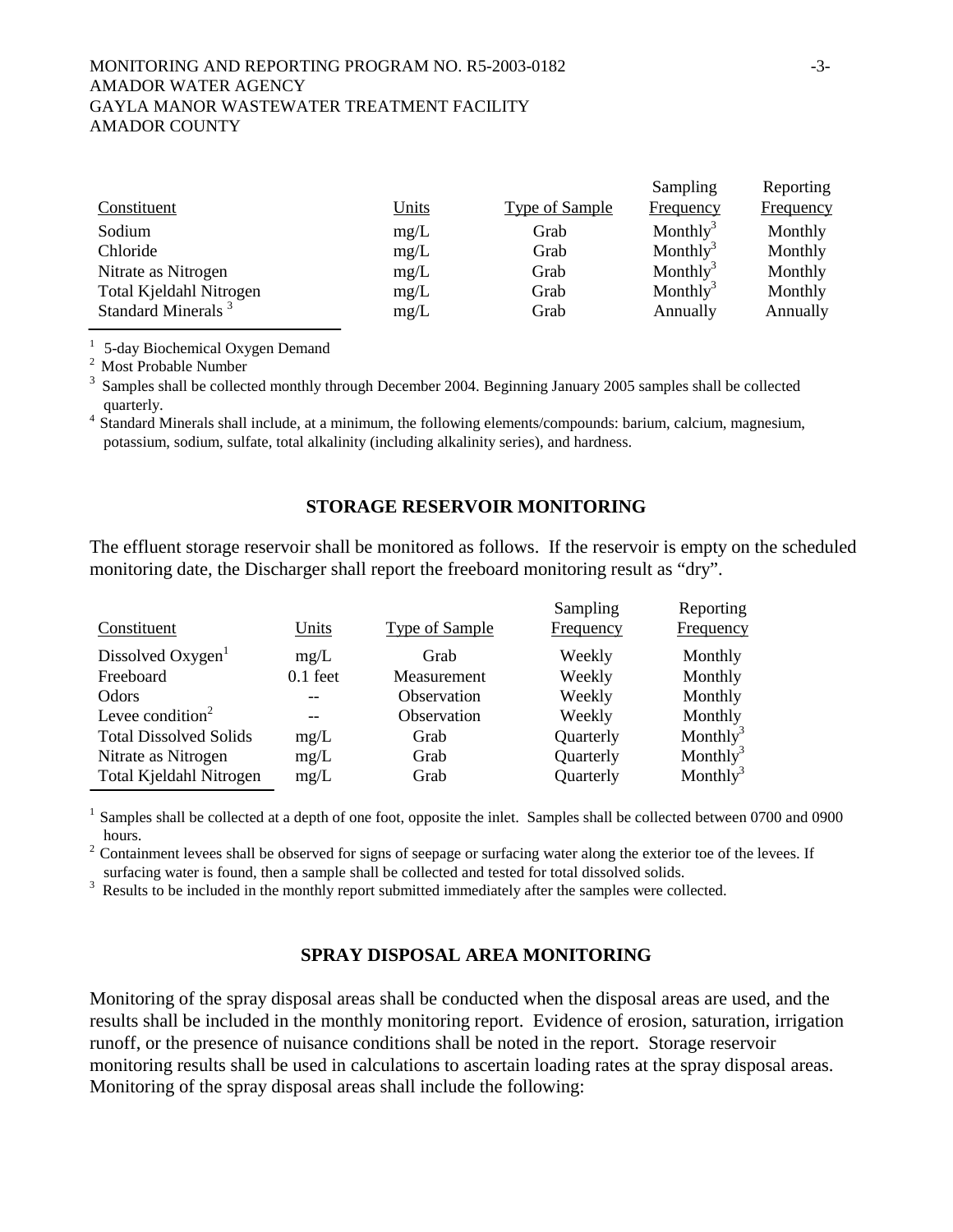#### MONITORING AND REPORTING PROGRAM NO. R5-2003-0182 -4- AMADOR WATER AGENCY GAYLA MANOR WASTEWATER TREATMENT FACILITY AMADOR COUNTY

|                                                  |              |                | Sampling  | Reporting |
|--------------------------------------------------|--------------|----------------|-----------|-----------|
| Constituent                                      | Units        | Type of Sample | Frequency | Frequency |
| Flow                                             | Gallons      | Continuous     | Daily     | Monthly   |
| Rainfall                                         | Inches       | Observation    | Daily     | Monthly   |
| Acreage Applied $1$                              | Acres        | Calculated     | Daily     | Monthly   |
| Water Application Rate <sup>2</sup>              | gal/acre/day | Calculated     | Daily     | Monthly   |
| Total Nitrogen Loading Rate <sup>2</sup>         | lbs/ac/month | Calculated     | Monthly   | Monthly   |
| Total Dissolved Solids Loading Rate <sup>2</sup> | lbs/ac/month | Calculated     | Monthly   | Monthly   |

1 Land application areas shall be identified.

2 For each disposal field area.

At least once per week when the spray disposal areas are being used, the entire sprayfield area shall be inspected to identify any equipment malfunction or other circumstances that might allow irrigation runoff to leave the irrigation area and/or create ponding conditions that violate the Waste Discharge Requirements. A daily log of each inspection shall be kept at the facility and be submitted with the monthly monitoring reports. If the spray disposal areas are not used, then the monthly monitoring reports shall state so. If the Discharger requests, and the Executive Officer approves, smaller setback distances than specified in Spray Disposal Area Specification D.2, then the Discharger shall comply with any additional monitoring specified by the Executive Officer.

### **LEACHFIELD MONITORING**

The Discharger shall conduct a visual inspection of the leachfields on a weekly basis. Results shall be recorded and submitted with the monthly monitoring report. Evidence of surfacing wastewater, erosion, field saturation, runoff, or the presence of nuisance conditions shall be noted in the report. If surfacing water is found, then a sample shall be collected and tested for total dissolved solids. In addition to the visual inspections, monitoring of the leachfields shall include the following:

| Constituent                                | Units  | <b>Type of Sample</b> | Sampling<br>Frequency                    | Reporting<br>Frequency               |
|--------------------------------------------|--------|-----------------------|------------------------------------------|--------------------------------------|
| Flow to leachfields                        | gpd    | Meter                 | Twice weekly                             | Monthly                              |
| Leachline Riser<br>Inspection <sup>2</sup> | Inches | Measurement           | Bi-monthly<br>(every other<br>month) $3$ | Bi-monthly<br>(every other<br>month) |

 $\overline{1}$  The application rate for each leachfield

 $2^2$  The Discharger shall measure the depth of any ponded wastewater in each inspection riser. The monitoring report shall indicate the depth of each disposal trench and the corresponding depth of soil remaining between the ponded wastewater and the surface.

<sup>3</sup> Monitoring frequency shall be at least once every two months during the majority of the year, and shall increase to once every month after the accumulation of the first five inches of rain in the winter.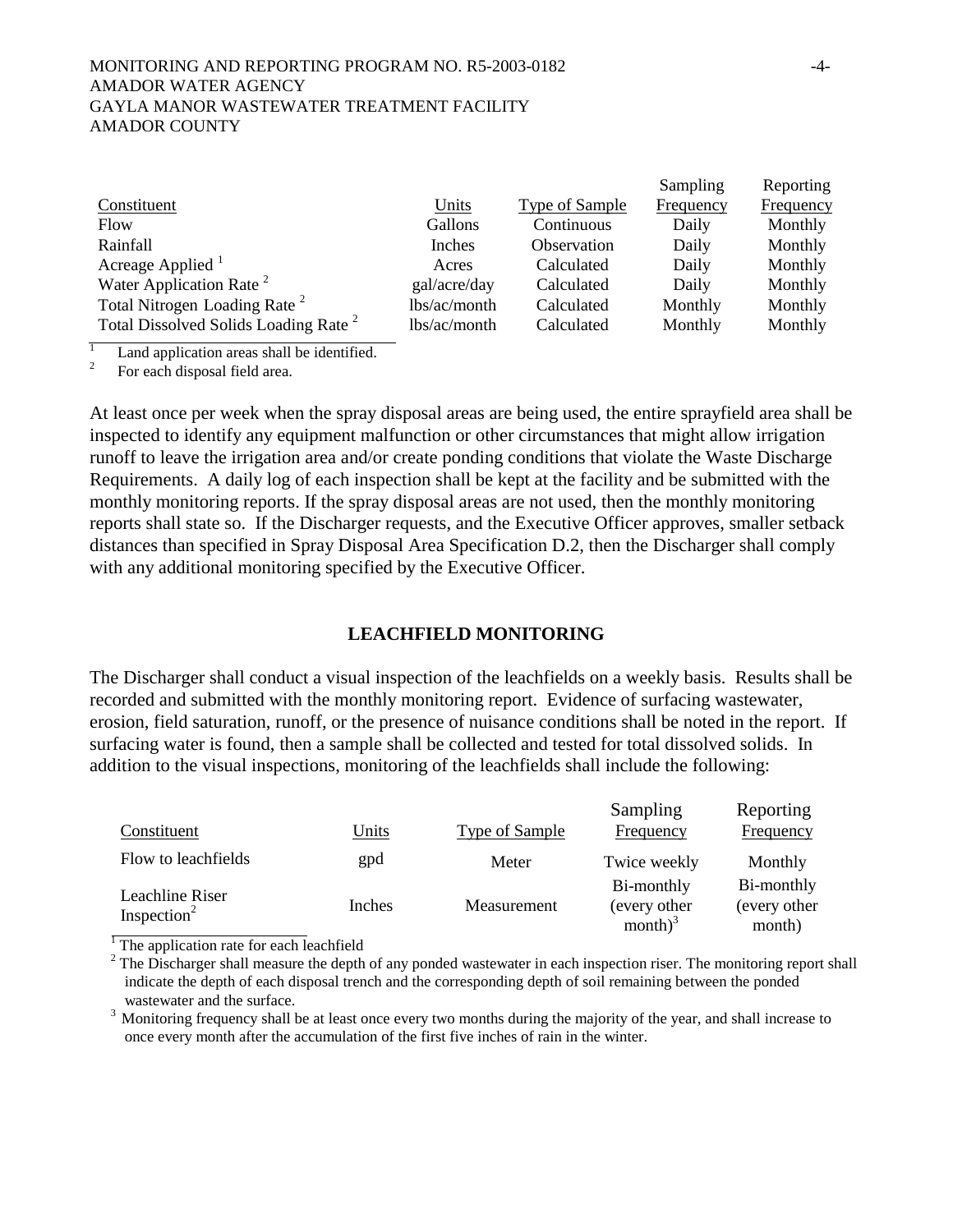### **SLUDGE MONITORING**

Prior to the removal of sludge from any tank or the storage pond, a composite sample shall be collected in accordance with EPA's POTW Sludge Sampling and Analysis Guidance Document (August 1989) and tested for the following metals:

| Cadmium  | Copper | Nickel |
|----------|--------|--------|
| Chromium | Lead   | Zinc   |

Sampling records shall be retained for a minimum of five years. A log shall be kept of solid waste (grits and screenings) and sludge quantities generated and of handling and disposal activities. The frequency of entries is discretionary; however, the log should be complete enough to serve as a basis for part of the annual report.

## **WATER SUPPLY MONITORING**

A sampling station shall be established where a representative sample of the municipal water supply can be obtained. Water supply monitoring shall include at least the following for each water source used during the previous year. As an alternative to annual water supply monitoring, the Discharger may submit results of the most current DHS water supply monitoring data.

|                                |              | Sampling  | Reporting        |
|--------------------------------|--------------|-----------|------------------|
| Constituents                   | <b>Units</b> | Frequency | <b>Frequency</b> |
| <b>Total Dissolved Solids</b>  | mg/L         | Annually  | Annually         |
| pH                             | pH units     | Annually  | Annually         |
| Standard Minerals <sup>1</sup> | mg/L         | Annually  | Annually         |
|                                |              |           |                  |

<sup>1</sup> Standard Minerals shall include, at a minimum, the following elements/compounds: barium, calcium, magnesium, sodium, potassium, chloride, nitrogen, sulfate, total alkalinity (including alkalinity series), and hardness.

### **REPORTING**

In reporting monitoring data, the Discharger shall arrange the data in tabular form so that the date, sample type (e.g., effluent, reservoir, etc.), and reported analytical result for each sample are readily discernible. The data shall be summarized in such a manner to clearly illustrate compliance with waste discharge requirements and spatial or temporal trends, as applicable. The results of any monitoring done more frequently than required at the locations specified in the Monitoring and Reporting Program shall be reported in the next scheduled monitoring report.

## **A. Monthly Monitoring Reports**

Monthly reports shall be submitted to the Regional Board by the **1st day of the second month** following the end of the reporting period (i.e. the January monthly report is due by 1 March). At a minimum, the reports shall include: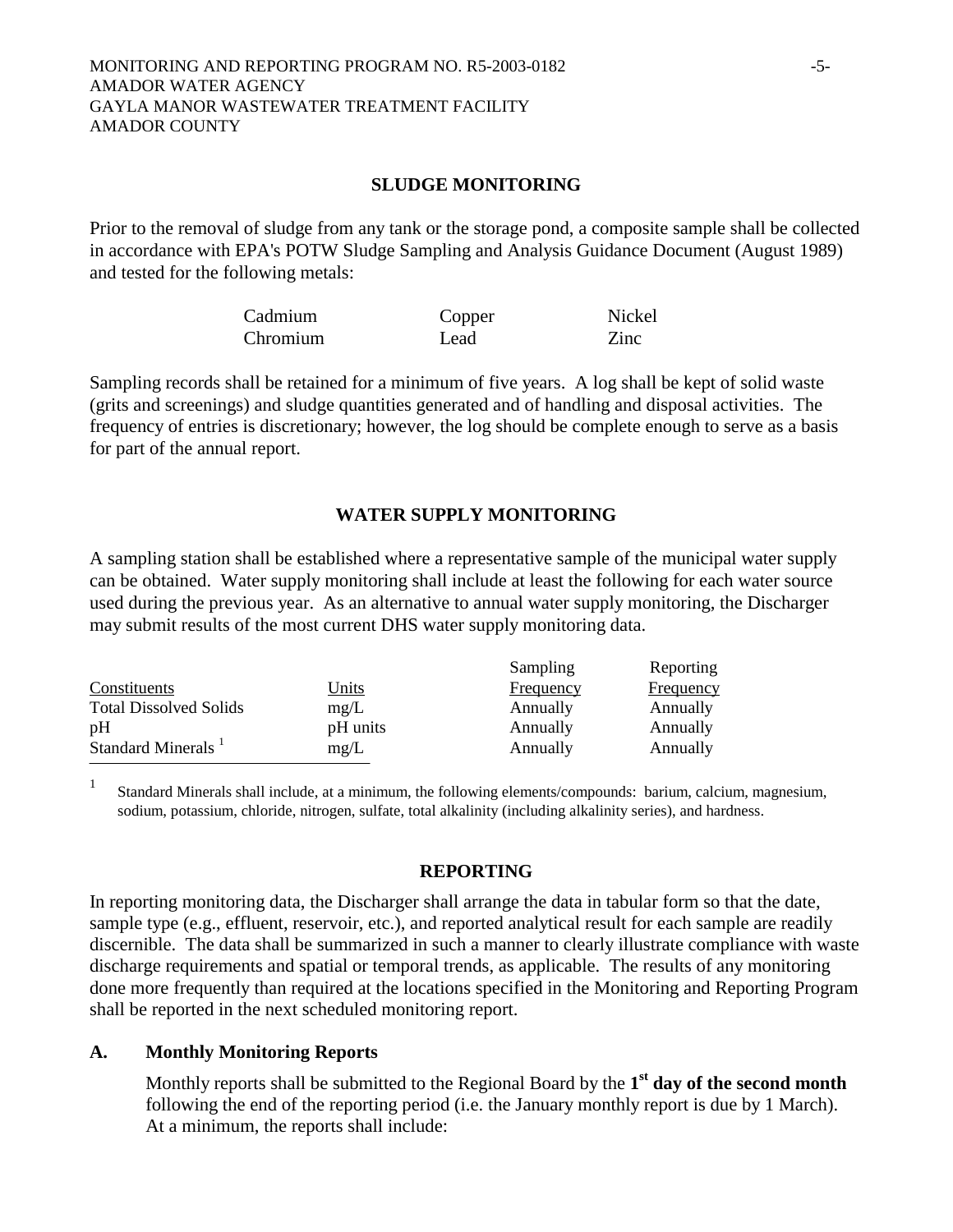- 1. Results of the influent, effluent, reservoir, spray disposal area, and solid wastes and sludge monitoring;
- 2. If quarterly effluent or reservoir samples were taken, then those results;
- 3. On a bi-monthly basis, the results of the leachfield monitoring;
- 4. Copies of inspection logs;
- 5. A comparison of the monitoring data to the discharge specifications and an explanation of any violation of those requirements;
- 6. If requested by staff, copies of laboratory analytical report(s); and
- 7. Date(s) on which the monitoring instruments were calibrated.

### **B. Annual Report**

An Annual Report shall be prepared as the December monitoring report. The Annual Report will include all monitoring data required in the monthly schedule. The Annual Report shall be submitted to the Regional Board by **1 February** each year. In addition to the data normally presented, the Annual Report shall include the following:

- 1. The contents of the regular December monitoring report for the last sampling event of the year;
- 2. If requested by staff, tabular and graphical summaries of all data collected during the year;
- 3. A discussion of compliance and the corrective actions taken, as well as any planned or proposed actions needed to bring the discharge into full compliance with the waste discharge requirements;
- 4. A discussion of any data gaps and potential deficiencies/redundancies in the monitoring system or reporting program;
- 5. A copy of the certification for each certified wastewater treatment plant operator working at the facility and a statement about whether the Discharger is in compliance with Title 23, CCR, Division 3, Chapter 26.
- 6. The results from annual monitoring of the effluent and water supply;
- 7. The results of the septic tank monitoring;
- 8. The results from any sludge monitoring required by the disposal facility; and
- 9. A forecast of influent flows, as described in Standard Provision No. E.4.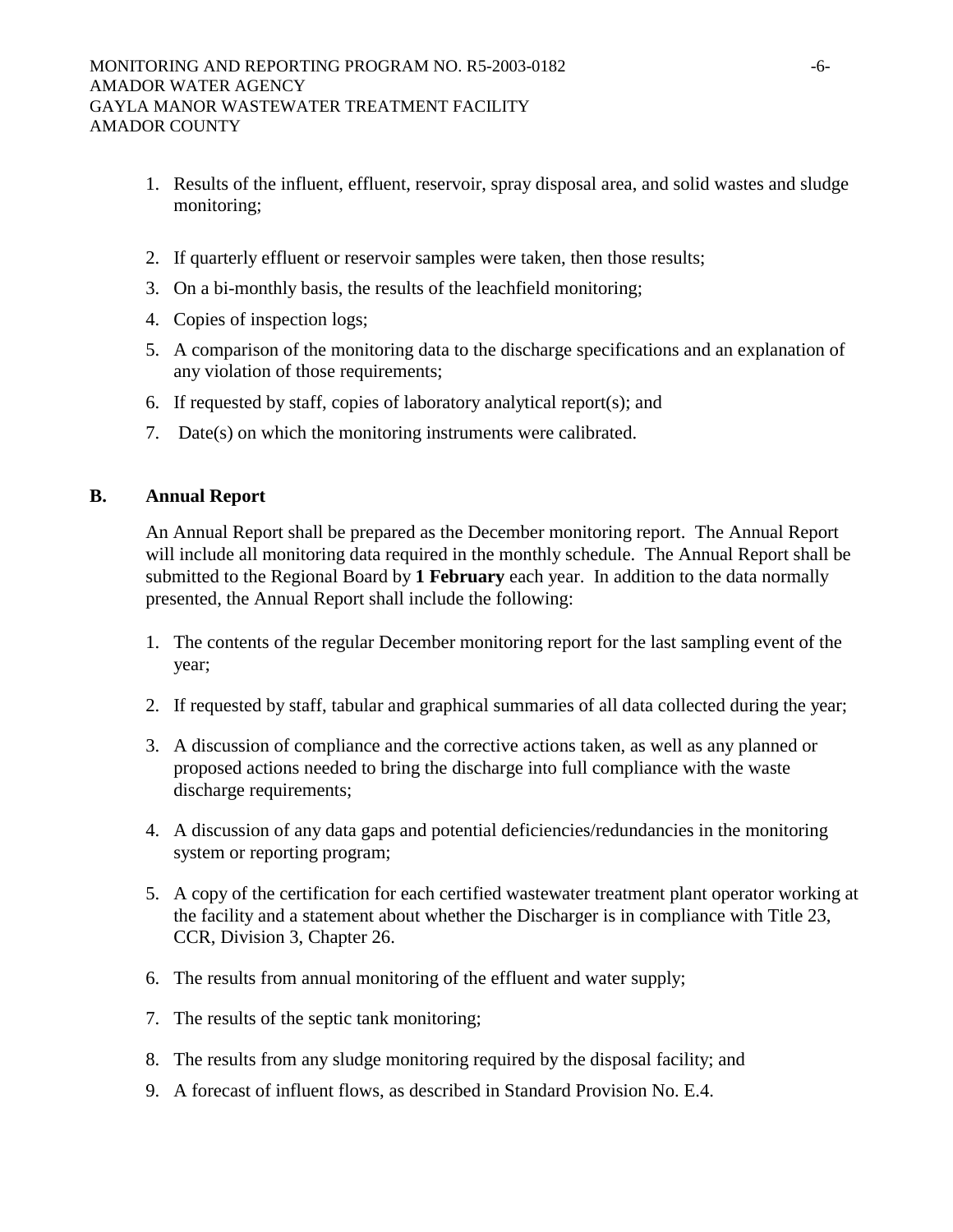#### MONITORING AND REPORTING PROGRAM NO. R5-2003-0182 -7- AMADOR WATER AGENCY GAYLA MANOR WASTEWATER TREATMENT FACILITY AMADOR COUNTY

A letter transmitting the self-monitoring reports shall accompany each report. Such a letter shall include a discussion of requirement violations found during the reporting period, and actions taken or planned for correcting noted violations, such as operation or facility modifications. If the Discharger has previously submitted a report describing corrective actions and/or a time schedule for implementing the corrective actions, reference to the previous correspondence will be satisfactory. The transmittal letter shall contain the penalty of perjury statement by the Discharger, or the Discharger's authorized agent, as described in the Standard Provisions General Reporting Requirements Section B.3.

The Discharger shall implement the above monitoring program as of the date of this Order.

Ordered by: \_

THOMAS R.PINKOS, Executive Officer

5 December 2003

(Date)

JSK:5-Dec-03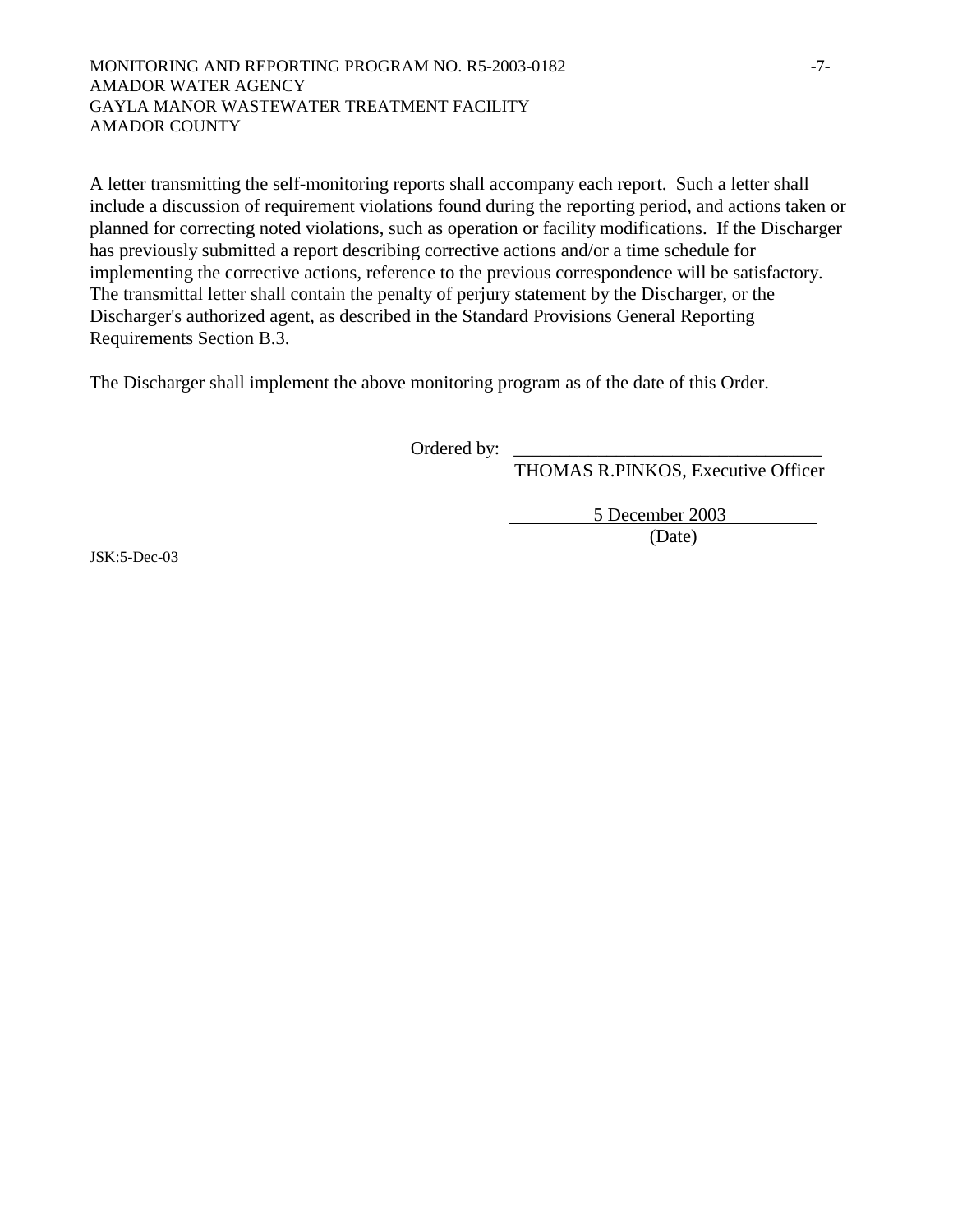## INFORMATION SHEET

# ORDER NO. R5-2003-0182 AMADOR WATER AGENCY GAYLA MANOR WASTEWATER TREATMENT FACILITY AMADOR COUNTY

### **Facility Description**

The Amador Water Agency owns, operates, maintains, and monitors a wastewater treatment facility (WWTF) that includes collection, treatment, storage, and disposal facilities. The WWTF treats domestic wastewater generated from the rural community of Gayla Manor, which consists of 56 single-family residences and six four-plexes (i.e. 24 attached residences). As of the year 2002, 75 equivalent dwelling units (EDUs) were connected to the WWTF; full build out of the community is 82 EDUs.

The WWTF consists of a septic tank at each residential parcel, a gravity and force main sewer collection system, two recirculating fine gravel filters, a recirculating tank, an effluent disinfection system which utilizes liquid chlorine, a leachfield, a storage reservoir, and spray disposal areas. The WWTF currently treats a monthly average flow of 9,800 gallons per day (gpd), which is based on flow data for the years of 2000 through 2002. Peak influent flows, which occurred in the year 2002, were as high as 15,600 gpd.

#### **Problems and Concerns**

The water balance indicates that the WWTF has sufficient storage for an average precipitation year. However, staff disagree with the water balance's assumption that 12,000 gpd of wastewater can be disposed of to the leachfields for eight months each year. The leachfields were only designed for 2,800 gpd, and staff are unsure whether the WWTF would still have sufficient capacity under average year conditions if the more appropriate value was used.

The water balance shows that the WWTF does not have sufficient capacity to accommodate all flows during a 100 year precipitation event. At the current flows from 75 EDUs, the facility requires 10.1 million gallons (mg) of effluent storage, while at full build-out, 10.5 mg of storage is required. The current effluent storage reservoir can only store 3.4 mg of wastewater.

While the water balance implies that there is sufficient storage for an annual precipitation year, the case file shows otherwise. When the number of EDUs were half the current amount, during the 100 year return frequency storm events of the mid 1990s and subsequent years, there were specific violations of the WDRs, including reservoir freeboard violations and spray irrigation activities during rain events to prevent spills from the reservoir.

The Discharger has indicated that several factors have contributed to the lack of storage at the WWTF, including excessive inflow and infiltration (I&I) from inflows into the recirculating gravel filter beds and from subsurface flows into the storage reservoir (from both the sprayfield disposal and rainfall).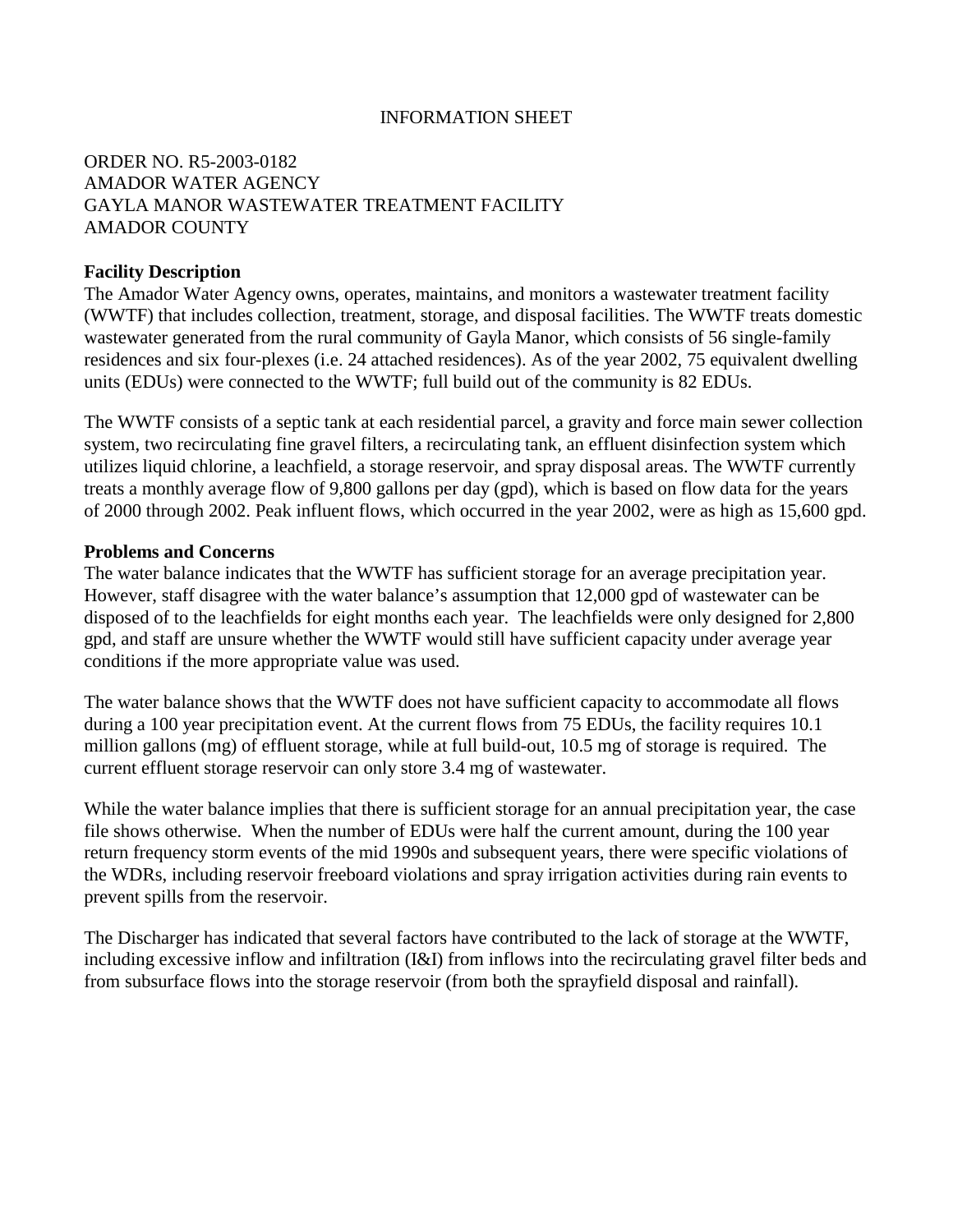#### INFORMATION SHEET 2 ORDER NO. R5-2003-0182 AMADOR WATER AGENCY GAYLA MANOR WASTEWATER TREATMENT FACILITY AMADOR COUNTY

Information presented in the RWD indicates that the effluent storage reservoir was built within a natural drainage course and constructed into or near the interface of the soil and underlying bedrock. Therefore, the reservoir can intercept subsurface flows originating from an area over six acres in size, including the area upslope and tributary to the reservoir and a portion of the spray disposal fields. The RWD also stated that percolation from about 40 percent of the spray irrigation areas may return to the effluent storage reservoir via subsurface flows.

The water balance submitted with the 26 June 2002 RWD did not consider contributions of subsurface flows from the area tributary to the effluent storage reservoir in the overall water balance for the system. In addition, the RWD did not assess whether waste from sprayfields down slope of the storage reservoir is being transported and subsequently discharged into the surface drainage course via subsurface flows. It is appropriate to require the Discharger to address these issues.

This Order is intended as an interim permit, and is intended to be accompanied by a Cease and Desist (C&D) Order. The C&D Order provides the Discharger with a timeline to conduct studies and to then propose the improvements such that the facility will fully comply with the terms of this Order. It is anticipated that, due to the nature of the improvements, the Discharger will be required to submit a new Report of Waste Discharge.

### **Basin Plan, Beneficial Uses, and Regulatory Considerations**

Surface water drainage from the WWTF is to Grass Valley Creek, a tributary to Sutter Creek, which is in turn tributary to Dry Creek, and then the Sacramento-San Joaquin Delta. The *Water Quality Control Plan for the California Regional Water Quality Control Board Central Valley Region, Fourth Edition* (Basin Plan), designates beneficial uses, establishes water quality objectives, and contains implementation plans and policies for all waters of the Basin. Beneficial uses often determine the water quality objectives that apply to a water body. For example, waters designated as municipal and domestic supply must meet the maximum contaminant levels (MCLs) for drinking waters. The Basin Plan sets forth the applicable beneficial uses (industrial, agricultural, and domestic supply in this instance) of groundwater, procedure for application of water quality objectives, and the process for and factors to consider in allocating waste assimilation capacity.

### **Antidegradation**

The antidegradation directives of State Board Resolution No. 68-16, the "Statement of Policy with Respect to Maintaining High Quality Waters in California", also known as the "Antidegradation Policy" requires that waters of the State that are better in quality than established water quality objectives be maintained "consistent with the maximum benefit to the people of the State." Waters can be of high quality for some constituents or beneficial uses and not others. Policies and procedures for complying with this directive are set forth in the Basin Plan.

Resolution No. 68-16 is applied on a case-by-case, constituent-by-constituent basis in determining whether a certain degree of degradation can be justified. It is incumbent upon the Discharger to provide technical information for the Board to evaluate that fully characterizes: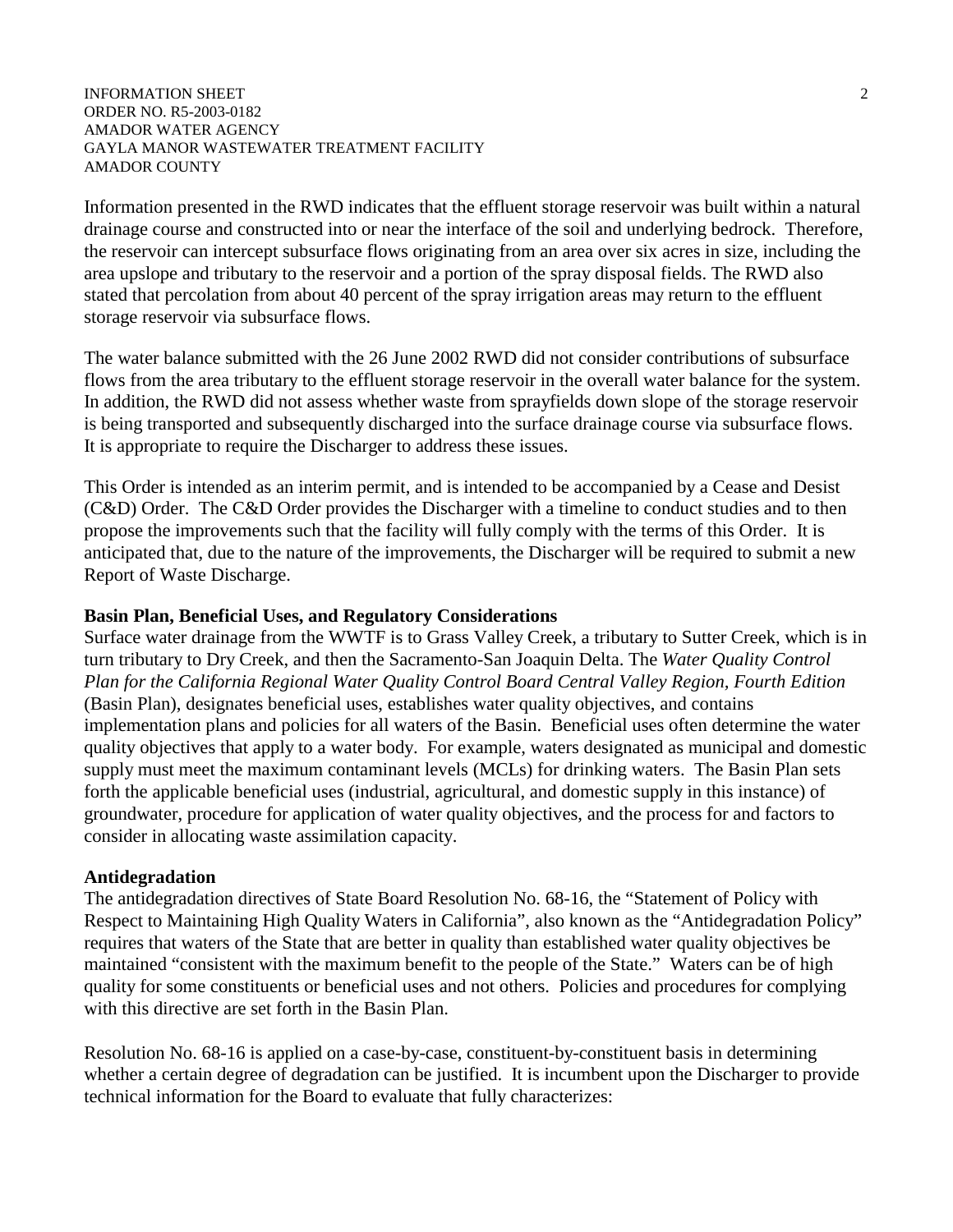INFORMATION SHEET 3 ORDER NO. R5-2003-0182 AMADOR WATER AGENCY GAYLA MANOR WASTEWATER TREATMENT FACILITY AMADOR COUNTY

- All waste constituents to be discharged;
- The background quality of the uppermost layer of the uppermost aquifer;
- The background quality of other waters that may be affected;
- The underlying hydrogeologic conditions;
- Waste treatment and control measures;
- How treatment and control measures are justified as best practicable treatment and control;
- The extent the discharge will impact the quality of each aquifer; and
- The expected degree of degradation between background and applicable water quality objectives.

In allowing a discharge, the Board must comply with CWC section 13263 in setting appropriate conditions. The Board is required, relative to the groundwater that may be affected by the discharge, to implement the Basin Plan and consider the beneficial uses to be protected along with the water quality objectives essential for that purpose. The Board need not authorize the full utilization of the waste assimilation capacity of the groundwater (CWC 13263(b)) and must consider other waste discharges and factors that affect that capacity.

Certain waste constituents in municipal wastewater are not fully amenable to waste treatment and control and it is reasonable to expect some impact on groundwater. Some degradation for certain constituents is consistent with maximum benefit to the people of California because the technology, energy, water recycling, and waste management advantages of municipal utility service to the state far outweigh the environmental impact damage of a community that would otherwise be reliant on numerous concentrated individual wastewater systems. Economic prosperity of local communities is a benefit to the people of California, and is sufficient reason to accommodate increases in wastewater discharge provided terms of reasonable degradation are defined and met. The proposed Order authorizes some degradation consistent with the maximum benefit to the people of the state.

Groundwater monitoring has never been conducted at the site and therefore staff are unable to establish the most appropriate groundwater limits. In addition, certain aspects of waste treatment and control practices may not be justified as representative of best practicable treatment and control (BPTC). Reasonable time is necessary to gather specific information about the WWTF and the site to make informed, appropriate, long-term decisions. This proposed Order, therefore, establishes interim groundwater limitations to assure protection of the beneficial uses of groundwater of the State pending the completion of certain tasks and provides time schedules to complete specified tasks. The Discharger is expected to identify, implement, and adhere to, BPTC as individual practices are reviewed and upgraded in this process. During this period, degradation may occur from certain constituents, but can never exceed water quality objectives (or background water quality should it exceed objectives) or cause nuisance.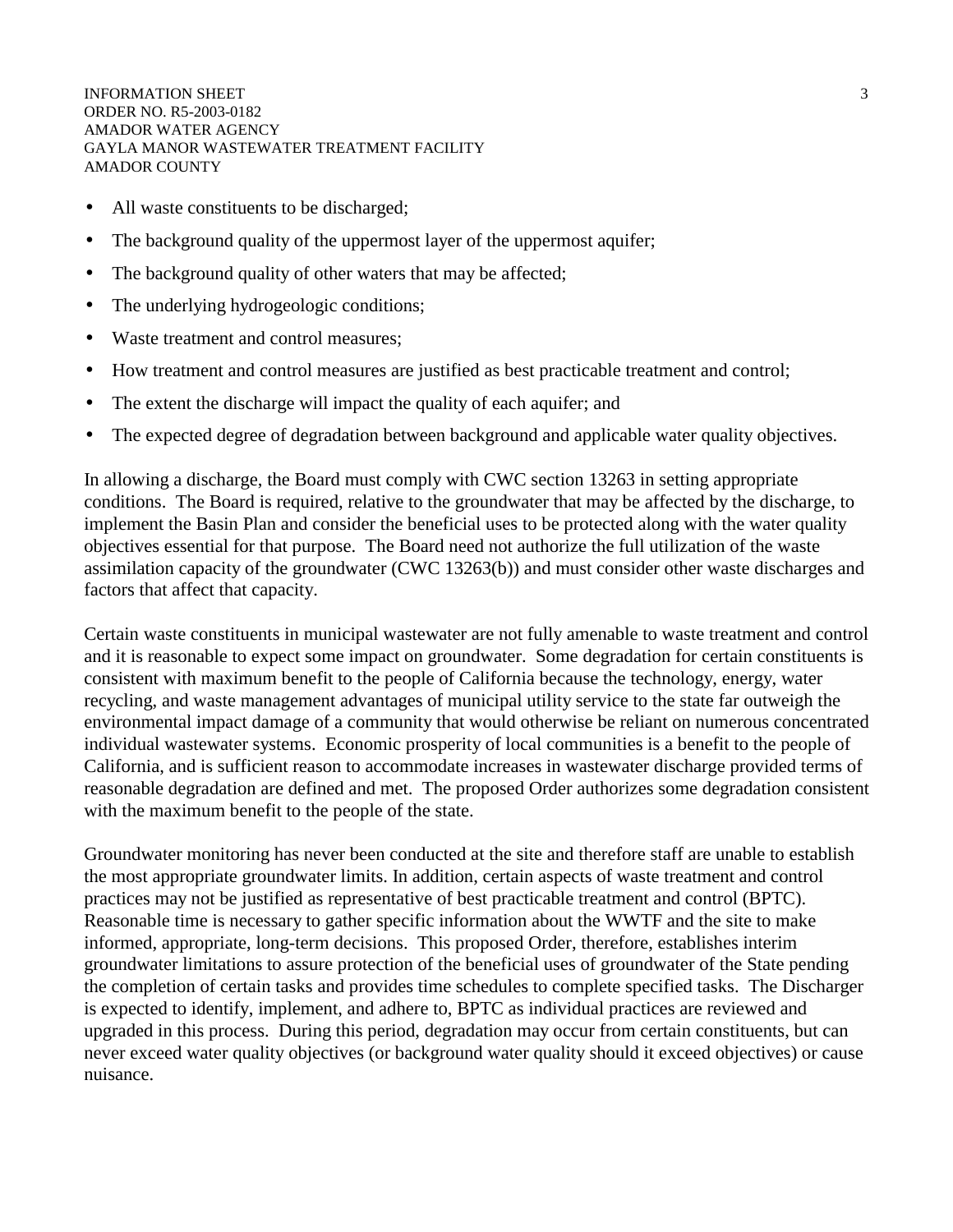#### INFORMATION SHEET 4 ORDER NO. R5-2003-0182 AMADOR WATER AGENCY GAYLA MANOR WASTEWATER TREATMENT FACILITY AMADOR COUNTY

Water quality objectives define the least stringent limits that could apply as water quality limitations for groundwater at this location, except where background quality unaffected by the discharge already exceeds the objective. The values below implement water quality objectives that must be met to protect specific beneficial uses of groundwater. Unless natural background for a constituent proves higher, the groundwater quality limit established in proposed Order is the most stringent of the values listed for the listed constituents.

| Constituent                     | Units          | <u>Value</u>             | Beneficial                       | Criteria or Justification                          |
|---------------------------------|----------------|--------------------------|----------------------------------|----------------------------------------------------|
| Ammonia                         | mg/L           | 1.5                      | <u>Use</u><br>$MUN$ <sup>1</sup> | Taste and Odor <sup>2</sup>                        |
| <b>Boron</b>                    |                | 0.7                      | $AGR^3$                          | Boron Sensitivity <sup>4</sup>                     |
| Chloride                        | mg/1<br>mg/L   | 106                      | $AGR^3$                          | Chloride sensitivity on certain crops              |
|                                 |                |                          |                                  | irrigated via sprinklers <sup>4</sup>              |
|                                 |                | 142                      | AGR <sup>3</sup>                 | Chloride sensitivity on certain crops <sup>4</sup> |
|                                 |                | 250                      | $MUN$ <sup>1</sup>               | Recommended Secondary MCL <sup>5</sup>             |
|                                 |                | 500                      | $MUN$ <sup>1</sup>               | Upper Secondary MCL <sup>5</sup>                   |
| Iron                            | mg/L           | 0.3                      | MUN <sup>1</sup>                 | Secondary MCL <sup>6</sup>                         |
| Manganese                       | mg/L           | 0.05                     | MUN <sup>1</sup>                 | Secondary MCL <sup>6</sup>                         |
| Nitrate as N                    | mg/L           | 10                       | MUN <sup>1</sup>                 | Primary MCL <sup>7</sup>                           |
| Nitrite as N                    | mg/L           | 1                        | $MUN$ <sup>1</sup>               | Primary MCL <sup>7</sup>                           |
| <b>Total Nitrogen</b>           | mg/L           | 10                       | $MUN$ <sup>1</sup>               | Primary MCL <sup>11</sup>                          |
| Sodium                          | mg/L           | 69                       | AGR <sup>3</sup>                 | Sodium sensitivity on certain crops <sup>4</sup>   |
| <b>Total Dissolved Solids</b>   | mg/L           | $450^8$                  | AGR $3$                          | Salt sensitivity for certain crops                 |
|                                 |                | 500                      | $MUN$ <sup>1</sup>               | Recommended Secondary MCL <sup>5</sup>             |
|                                 |                | 1,000                    | MUN <sup>1</sup>                 | Upper Secondary MCL <sup>5</sup>                   |
| <b>Total Coliform Organisms</b> | <b>MPN/100</b> | Less than                | MUN <sup>1</sup>                 | <b>Basin Plan</b>                                  |
|                                 | ml             | 2.2                      |                                  |                                                    |
| Trihalomethanes                 | $\mu$ g/L      | 100                      | $MUN$ <sup>1</sup>               | $MCL$ <sup>8</sup>                                 |
| <b>Bromoform</b>                | $\mu$ g/L      | $\overline{\mathcal{A}}$ | $MUN$ <sup>1</sup>               | <b>USEPA Cancer Potency Factor 9</b>               |
| Bromodichloromethane            | $\mu$ g/L      | 0.27                     | $MUN$ <sup>1</sup>               | Cal/EPA Cancer Potency Factor <sup>10</sup>        |
| Chloroform                      | $\mu$ g/L      | 1.1                      | $MUN$ <sup>1</sup>               | Cal/EPA Cancer Potency Factor <sup>10</sup>        |
| Dibromochloromethane            | $\mu$ g/L      | 0.37                     | $MUN$ <sup>1</sup>               | Cal/EPA Cancer Potency Factor <sup>10</sup>        |
| pH                              | pH Units       | 6.5 to 8.5               | $MUN$ <sup>1</sup>               | USEPA Secondary MCL <sup>12</sup>                  |
|                                 |                | 6.5 to 8.4               | $AGR^3$                          | Irrigation of crops <sup>4</sup>                   |

1 Municipal and domestic supply.

2 J.E. Amoore amd E. Hautala, *Odor as an Aid to Chemical Safety : Odor Thresholds Compared with Threshold Limit Values and Volatilities for 214 Industrial Chemicals in Air and Water Dilution, Journal of Applied Toxicology*, Vol. 3, No. 6 (1983).

3 Agricultural supply.

4 Ayers, R. S. and D. W. Westcot, Water Quality for Agriculture, Food and Agriculture Organization of the United Nations – Irrigation and Drainage Paper No. 29, Rev. 1, Rome (1985).

5 Title 22, California Code of Regulations (CCR), section 64449, Table 64449-B.

6 Title 22, CCR, Section 64449, Table 64449-A.

7 Title 22, CCR, Section 64431, Table 64431-A.

8 Title 22, CCR, Section 64439.

9 USEPA Integrated Risk Information System.

10 Cal/EPA Toxicity Criteria Database (OEHHA).

11 Assumes that, over time, all nitrate species will convert to nitrate or nitrite.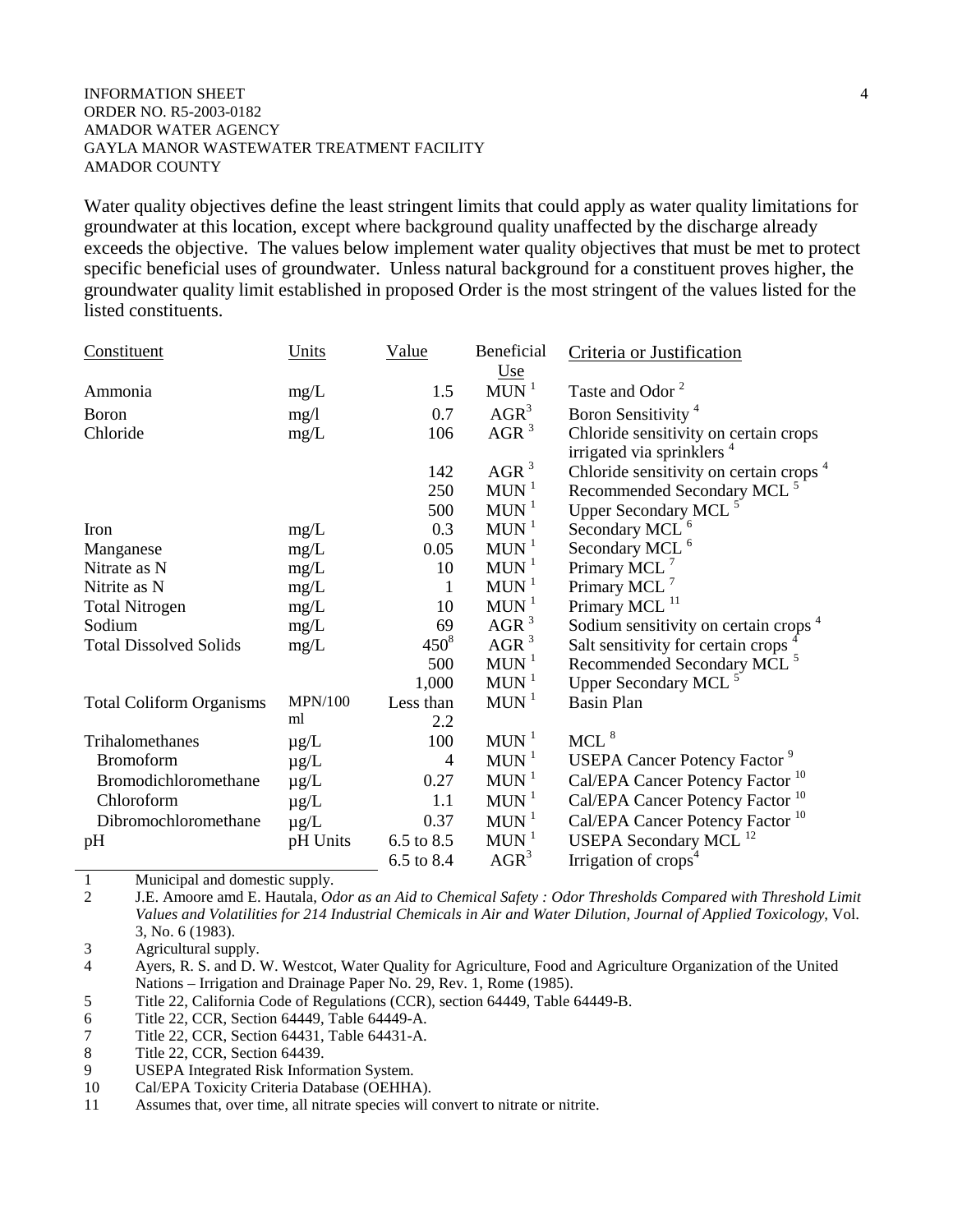INFORMATION SHEET 5 ORDER NO. R5-2003-0182 AMADOR WATER AGENCY GAYLA MANOR WASTEWATER TREATMENT FACILITY AMADOR COUNTY

#### 12 40 Code of Federal Regulations 143.3

Municipal wastewater contains numerous dissolved inorganic waste constituents (i.e., salts, minerals) that together comprise total dissolved solids (TDS). Critical individual constituents are individually listed. The cumulative impact from these other constituents, along with the cumulative affect of the constituents that are individually listed can sometimes be effectively controlled using TDS as a generic indicator parameter.

Not all TDS constituents pass through the treatment process and soil profile in the same manner or rate. Chloride tends to pass through both rapidly to groundwater. As chloride concentrations in most groundwaters in the region are much lower than in treated municipal wastewater, chloride is a useful indicator parameter for evaluating the extent to which effluent reaches groundwater. Boron is another TDS constituent that may occur in wastewater in concentrations greater than groundwater depending on the source water, to the extent residents use cleaning products containing boron, and whether any industrial dischargers utilize boron (e.g., glass production, cosmetics). Other indicator constituents for monitoring for groundwater degradation due to recharged effluent include total coliform bacteria, ammonia, total nitrogen, and trihalomethanes (THMs), by-products of chlorination. Dissolved iron and manganese are useful indicators to determine whether components of the WWTF with high-strength waste constituents, such as sludge handling facilities, are ineffective in containing waste. Exceptionally high TDS and nitrogen typify this type of release.

#### **Treatment Technology and Control**

Given the character of municipal wastewater, secondary treatment technology is generally sufficient to control degradation of groundwater from decomposable organic constituents. Adding disinfection significantly reduces populations of pathogenic organisms, and reasonable soil infiltration rates and unsaturated soils can reduce them further. Neither organics nor total coliform organisms, the indicator parameter for pathogenic organisms, should be found in groundwater in a well-designed, well-operated facility.

Chlorine disinfection of effluent causes formation of trihalomethanes, which are priority pollutants. Treatment to reduce these in wastewater generally has not been performed, and little is known at this point on the typical impact on groundwater; therefore, it is appropriate to monitor groundwater at sites which disinfect wastewater with chlorine.

Municipal wastewater typically contains nitrogen in concentrations greater than water quality objectives, which vary according to the form of nitrogen. Degradation by nitrogen can be controlled by tertiary treatment for nitrogen reduction, and agronomic reuse on harvested crops. The effectiveness varies, but generally best practicable treatment and control should be able to control nitrogen degradation at a concentration well below the water quality objectives. The proposed interim limitation reflects water quality objectives.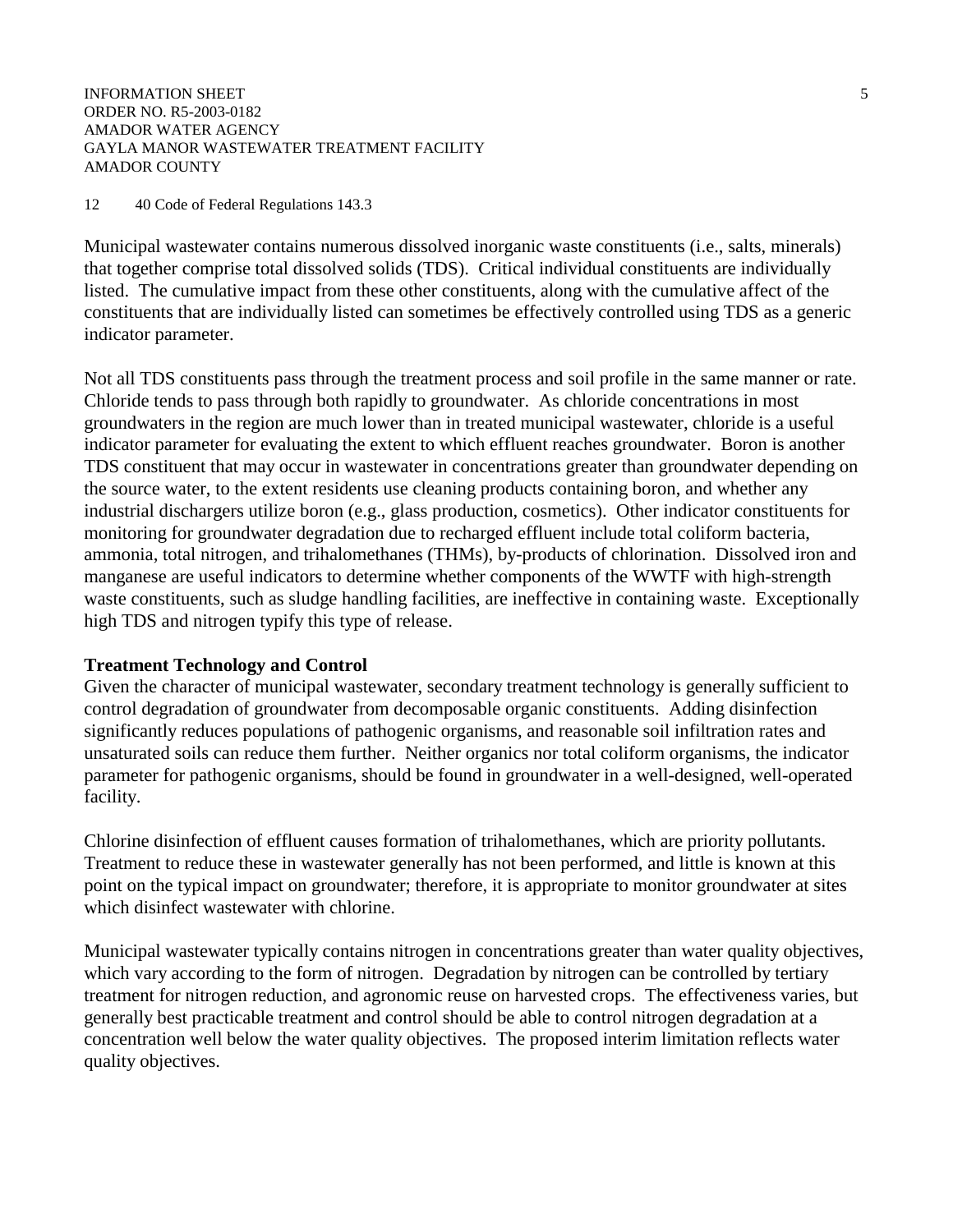#### INFORMATION SHEET 6 ORDER NO. R5-2003-0182 AMADOR WATER AGENCY GAYLA MANOR WASTEWATER TREATMENT FACILITY AMADOR COUNTY

Waste constituents that are forms of salinity pass through the treatment process and soil profile and effective control of long-term affects relies upon effective source control and pretreatment measures. In the best of circumstances, long-term land discharge of treated municipal wastewater will degrade groundwater with salt (as measured by TDS and EC) and the individual components of salts (e.g., sodium, chloride). The proposed Order sets limits to implement water quality objectives for the interim while site-specific, constituent-specific limits are developed in conjunction with a BPTC evaluation of source control and pretreatment. The next Order for this facility will likely contain effluent limits for salt components other than chloride that, if met, assure groundwater quality will be controlled to an acceptable level.

Other constituents in treated municipal waste that may pass through the treatment process and the soil profile include recalcitrant organic compounds (e.g., ethylene glycol, or antifreeze), radionuclides, and pharmaceuticals. Hazardous compounds are not usually associated with domestic wastes and when present are reduced in the discharge to inconsequential concentrations through dilution with domestic waste, treatment, and the implementation of effective pretreatment programs. It is inappropriate to allow degradation of groundwater with such constituents, so proposed limitations are nondetect.

A discharge of wastewater that overloads soils with nutrients and organics can result in anaerobic conditions in the soil profile, which in turn creates organic acids and decreases soil pH. Under conditions of low soil pH (i.e., below 5), iron and manganese compounds in the soil can solubilize and leach into groundwater. Discharge of residual sludge to land may also lead to increases in groundwater alkalinity and hardness to concentrations that impair the water's beneficial uses and contribute to an overall increase in TDS. Overloading is preventable. Though iron and manganese limits are set at the water quality objective, groundwater pH is expected to remain the same as background.

## **Title 27**

Title 27, CCR, section 20005 et seq. ("Title 27"), contains regulations to address certain waste discharges to land. Title 27 establishes a waste classification system, specifies siting and construction standards for containment of classified waste, requires monitoring of groundwater and the unsaturated zone for indications of failure of containment, and specifies closure and post-closure maintenance requirements. Generally, no degradation of groundwater quality by any waste constituent is acceptable.

Discharges of domestic sewage and treated effluent can be treated and controlled to a degree that will not result in unreasonable degradation of groundwater. For this reason, they have been conditionally exempted from Title 27, except for disposal of residual sludge and solid waste generated as part of the treatment process [section 20090(a) of Title 27]. The exemption requires that the discharge not result in violation of any water quality objective in groundwater.

Treatment and storage facilities for sludge that are part of the WWTF are considered exempt from Title 27 under section 20090(a), under the condition that the facilities not result in a violation of any water quality objective. However, residual sludge (for the purposes of the proposed order, sludge that will not be subjected to further treatment by the WWTF) is not exempt from Title 27. In addition, the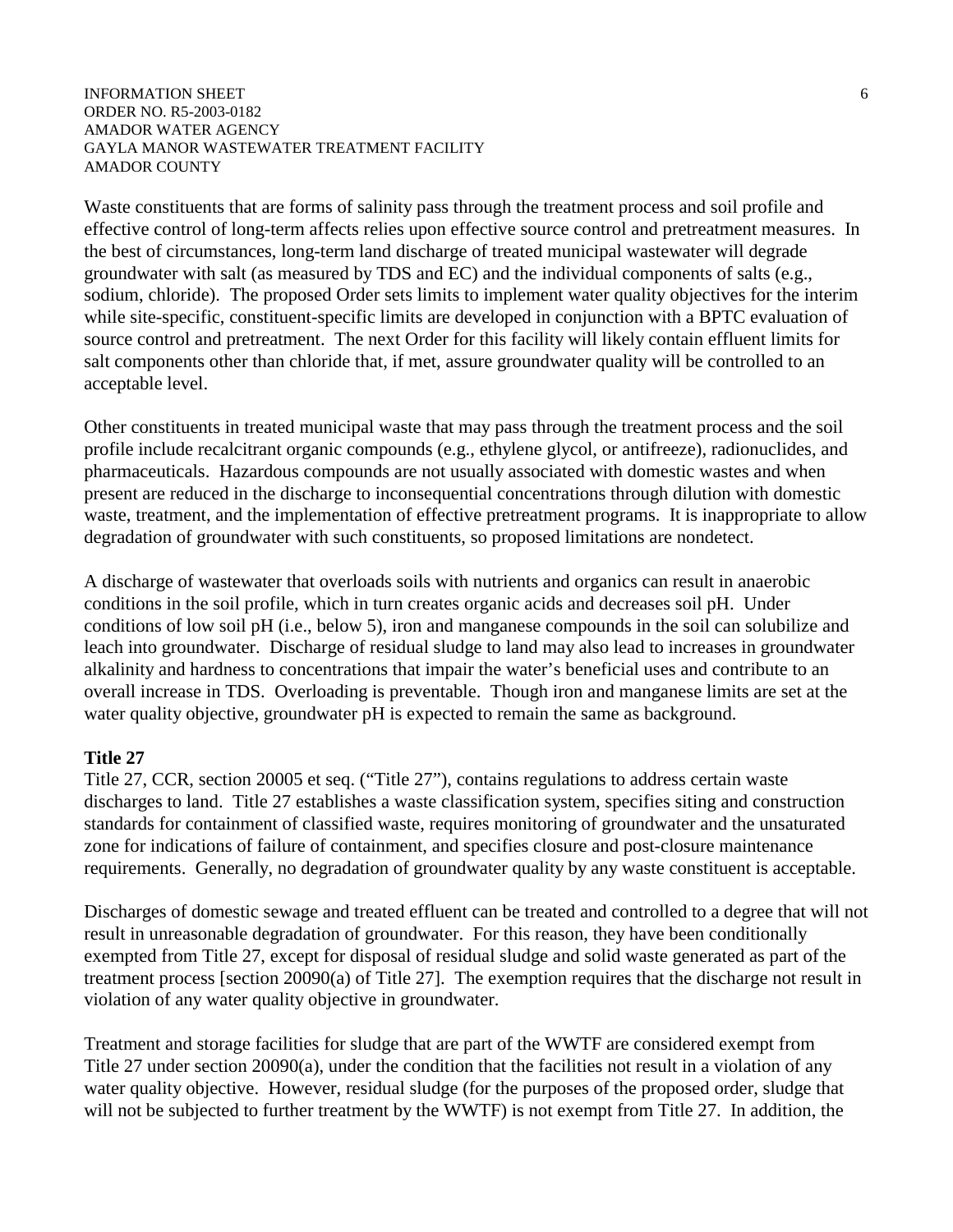INFORMATION SHEET 7 ORDER NO. R5-2003-0182 AMADOR WATER AGENCY GAYLA MANOR WASTEWATER TREATMENT FACILITY AMADOR COUNTY

disposal of soild waste (e.g., grit and screenings) that results from treatment of domestic sewage and industrial waste is also regulated under Title 27.

Accordingly, the municipal discharge of effluent and the operation of treatment or storage facilities associated with a municipal wastewater treatment plant can be allowed without requiring compliance with Title 27, but only if resulting degradation of groundwater is in accordance with the Basin Plan. This means, among other things, degradation of groundwater must be consistent with State Board Resolution 68-16 and in no case greater than water quality objectives. The conditions for sludge, solid waste, and biosolids management proposed in this Order are intended to assure this and must all be evaluated along with other aspects of BPTC.

### **Proposed Order Terms and Conditions**

### **Discharge Prohibitions and Specifications**

The proposed Order establishes an average monthly flow limit of 12,000 gpd. The proposed discharge specifications for BOD<sub>5</sub> are based on the treatment technologies employed. The proposed Order requires the Discharger to continue to disinfect effluent. The discharge specifications regarding dissolved oxygen and freeboard are consistent with Board policy for the prevention of nuisance conditions and for the protection of surface waters, and are applied to all such facilities.

In order to protect public health and safety, the proposed Order requires the Discharger to comply with applicable provisions of Title 22 and to implement best management practices with respect to effluent disposal (e.g., to dispose of effluent at reasonable rates considering the crop, soil, climate, and irrigation management plan.).

### **Monitoring Requirements**

Section 13267 of the CWC authorizes the Board to require monitoring and technical reports as necessary to investigate the impact or potential impact of a waste discharge on waters of the state. In recent years there has been increased emphasis on obtaining all necessary information, assuring the information is timely as well as representative and accurate, and thereby improving accountability of any discharger for meeting the conditions of discharge. Section 13268 of the CWC authorizes assessment civil administrative liability where appropriate.

The proposed Order includes monitoring requirements for septic tanks, influent, effluent, effluent reservoir, leachfields, spray irrigation areas, sludge, and water supply.

The Title 27 zero leakage protection strategy relies heavily on groundwater monitoring to increase a discharger's awareness of, and accountability for, compliance with the prescriptive and performance standards. With a high volume, concentrated, uncontained discharge to land, monitoring takes on even greater importance. The proposed Order includes monitoring of applied waste quality, and application rates. Because this is an interim Order, it only requires the Discharger to conduct a one-time sampling